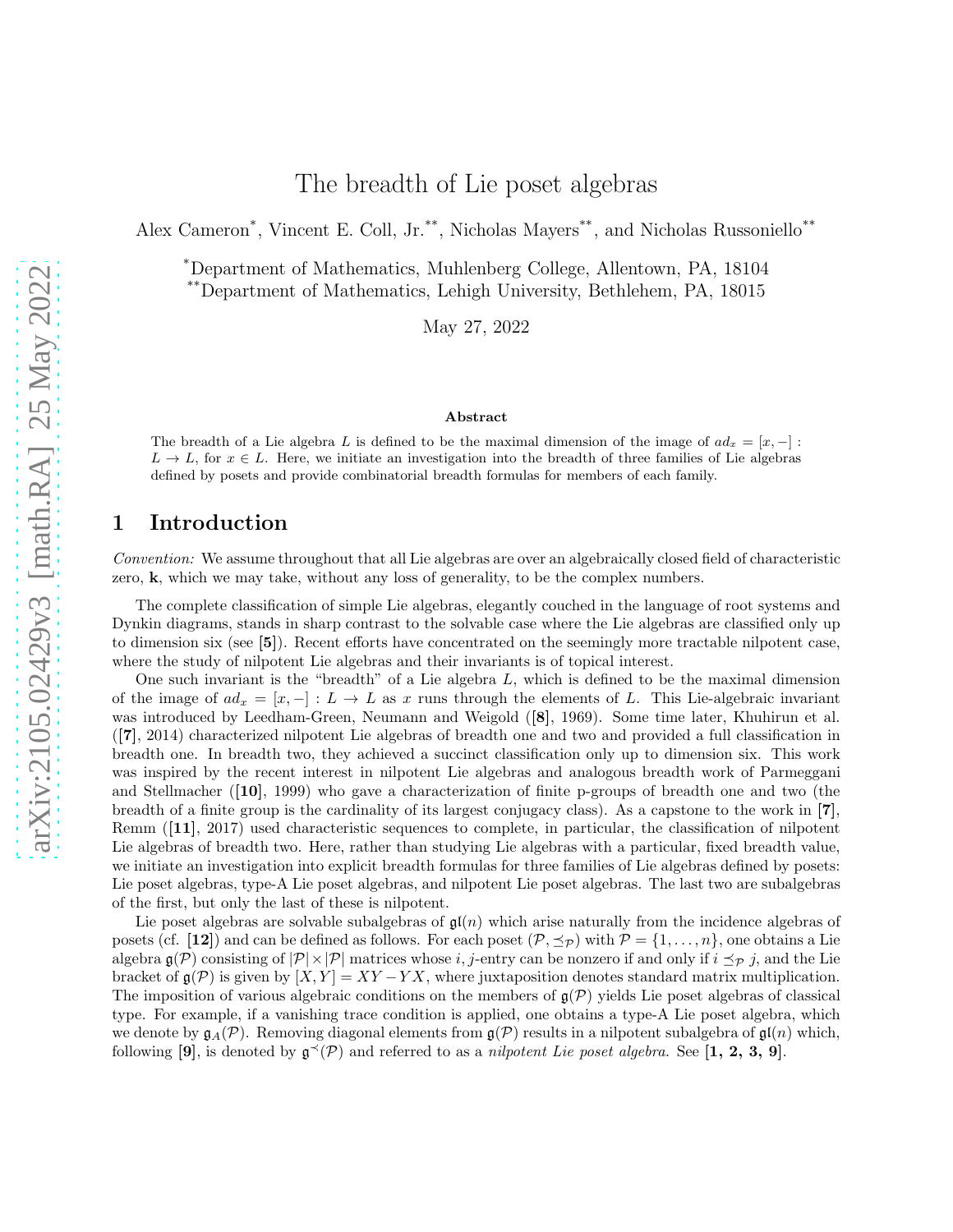The organization of the paper is as follows. After covering some preliminaries in Section 2, our main results are detailed in Section 3. Theorem 1 establishes that the breadth of  $g(\mathcal{P})$  and  $g_A(\mathcal{P})$  is given by the number of relations in  $\mathcal{P}$ . In Theorem 2, we consider three families of nilpotent Lie poset algebras (corresponding to chains, trees, and grids) to find that the breadth of a member algebra is simply the number of non-covering relations in the algebra's defining poset. In Theorems 3–6, we examine a three-parameter family of nilpotent Lie poset algebras,  $\mathfrak{g}^{\prec}(\mathcal{P}(r_0,r_1,r_2))$ , whose underlying posets have Hasse diagrams (see Section 2) which can be described as "expanded double-fan" graphs (see Figure 1). In contrast to previous examples, we show that the breadth of such a nilpotent Lie poset algebra is generally not a function of the number and type of poset relations, but rather is an elementary function of its parameters. Motivated by this discovery, we end Section 3 with a combinatorial obstruction to  $\mathfrak{g}^{\prec}(\mathcal{P})$  having breadth equal to the number of non-covering relations in  $P$  (see Theorem 7). Finally, in the epilogue, we discuss directions for further research along with some consequences of the aforementioned obstruction result.



Figure 1: Hasse diagram of the poset  $\mathcal{P}(4, 2, 3)$ 

# 2 Preliminaries

A *finite poset*  $(\mathcal{P}, \preceq_{\mathcal{P}})$  consists of a finite set  $\mathcal{P} = \{1, \ldots, n\}$  together with a binary relation  $\preceq_{\mathcal{P}}$  on  $\mathcal{P}$  which is reflexive, anti-symmetric, and transitive. We tacitly assume that if  $x \preceq_{\mathcal{P}} y$  for  $x, y \in \mathcal{P}$ , then  $x \leq y$ , where ≤ denotes the natural ordering on  $\mathbb{Z}$ . When no confusion will arise, we simply denote a poset  $(\mathcal{P}, \preceq_{\mathcal{P}})$  by  $\mathcal{P}$ , and  $\preceq_{\mathcal{P}}$  by  $\preceq$ .

Let  $x, y \in \mathcal{P}$ . If  $x \preceq y$  and  $x \neq y$ , then we call  $x \preceq y$  a *strict relation* and write  $x \prec y$ . Let  $Rel(\mathcal{P})$  denote the set of strict relations between elements of  $P$ ,  $Ext(P)$  denote the set of minimal and maximal elements of P, and  $Rel_E(\mathcal{P})$  denote the set of strict relations between the elements of  $Ext(\mathcal{P})$ .

**Example 1.** *Consider the poset*  $\mathcal{P} = \{1, 2, 3, 4\}$  *with*  $1 \prec 2 \prec 3, 4$ *. We then have* 

$$
Rel(\mathcal{P}) = \{1 \prec 2, 1 \prec 3, 1 \prec 4, 2 \prec 3, 2 \prec 4\},
$$
  
 $Ext(\mathcal{P}) = \{1, 3, 4\}, \text{ and } Rel_E(\mathcal{P}) = \{1 \prec 3, 1 \prec 4\}.$ 

For  $x, y \in \mathcal{P}$  satisfying  $x \prec y$ , we set

$$
[x, y]_{\mathcal{P}} = \{ p \in \mathcal{P} \mid x \preceq p \preceq y \}.
$$

Recall that, if  $x \prec y$  and there exists no  $z \in \mathcal{P}$  satisfying  $x \prec z \prec y$ , then y *covers* x and  $x \prec y$  is a *covering relation*. Using this language, the *Hasse diagram* of a poset P can be reckoned as the graph whose vertices correspond to elements of  $P$  and whose edges correspond to covering relations.

Example 2. *Let* P *be the poset of Example 1. The Hasse diagram of* P *is given in Figure 2 below.*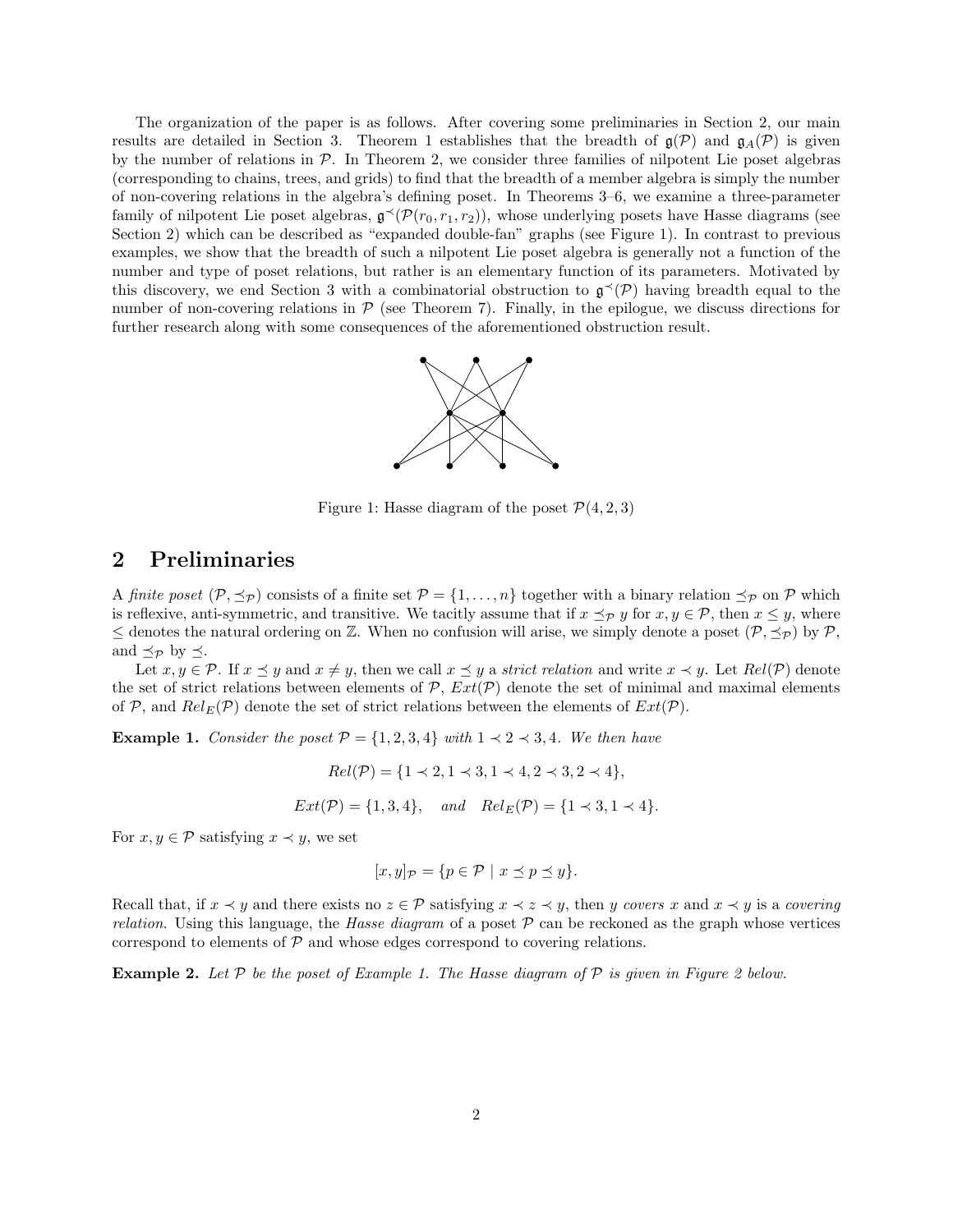

Figure 2: Hasse diagram of  $P$ , for  $P = \{1, 2, 3, 4\}$  with  $1 \prec 2 \prec 3, 4$ 

Ongoing, the collection of non-covering relations of a poset  $P$  will prove important. So, let

 $Rel_{\overline{C}}(\mathcal{P}) = \{p \prec q \mid p \prec q \text{ is not a covering relation of } \mathcal{P}\}\$ 

and for  $p \in \mathcal{P}$ , let

$$
Rel_{\overline{C}}(\mathcal{P}, p) = \{ q \prec r \in Rel_{\overline{C}}(\mathcal{P}) \mid q = p \text{ or } r = p \}.
$$

Given a subset  $S \subset \mathcal{P}$ , the *induced subposet generated by* S is the poset  $\mathcal{P}_S$  on S, where  $i \prec_{\mathcal{P}_S} j$  if and only if  $i \prec_{\mathcal{P}} j$ .

The following families of posets will be of interest in the sections that follow.

**Definition 1.** Let  $C_n$  denote the chain on n elements; that is, the poset on the set  $\{1, \ldots, n\}$ , where

$$
1 \prec 2 \prec \ldots \prec n.
$$

Remark 1. *For the families of posets defined in Definitions 2, 3, and 4, it is possible to give definitions in which the underlying set of the posets consist of integers* {1, . . . , n}*, but it is more convenient to use an alternative labeling of the elements.*

**Definition 2.** Let  $\mathbf{m} \times \mathbf{n}$  denote the poset on the set  $\{1_1, \ldots, n_1, \ldots, 1_m, \ldots, n_m\}$  where  $i_j \prec i_{j+1}, (i+1)_j$ , *for*  $1 \le i \le n-1$  *and*  $1 \le j \le m-1$ *,*  $n_j \prec n_{j+1}$ *, for*  $1 \le j \le m-1$ *, and*  $i_m \prec (i+1)_m$ *, for*  $1 \le i \le n-1$ *.* 



Figure 3: Hasse diagram of  $2 \times 4$ 

**Definition 3.** For  $m > 1$ , let  $T_m(n)$  denote the poset on  $\{1_1, 1_2, 2_2, \ldots, m_2, \ldots, 1_n, \ldots, m_n^{n-1}\}$  where  $i_k \prec (mi - j)_{k+1}, \text{ for } 1 \leq k < n, \ 1 \leq i \leq m^{k-1}, \text{ and } 0 \leq j < m.$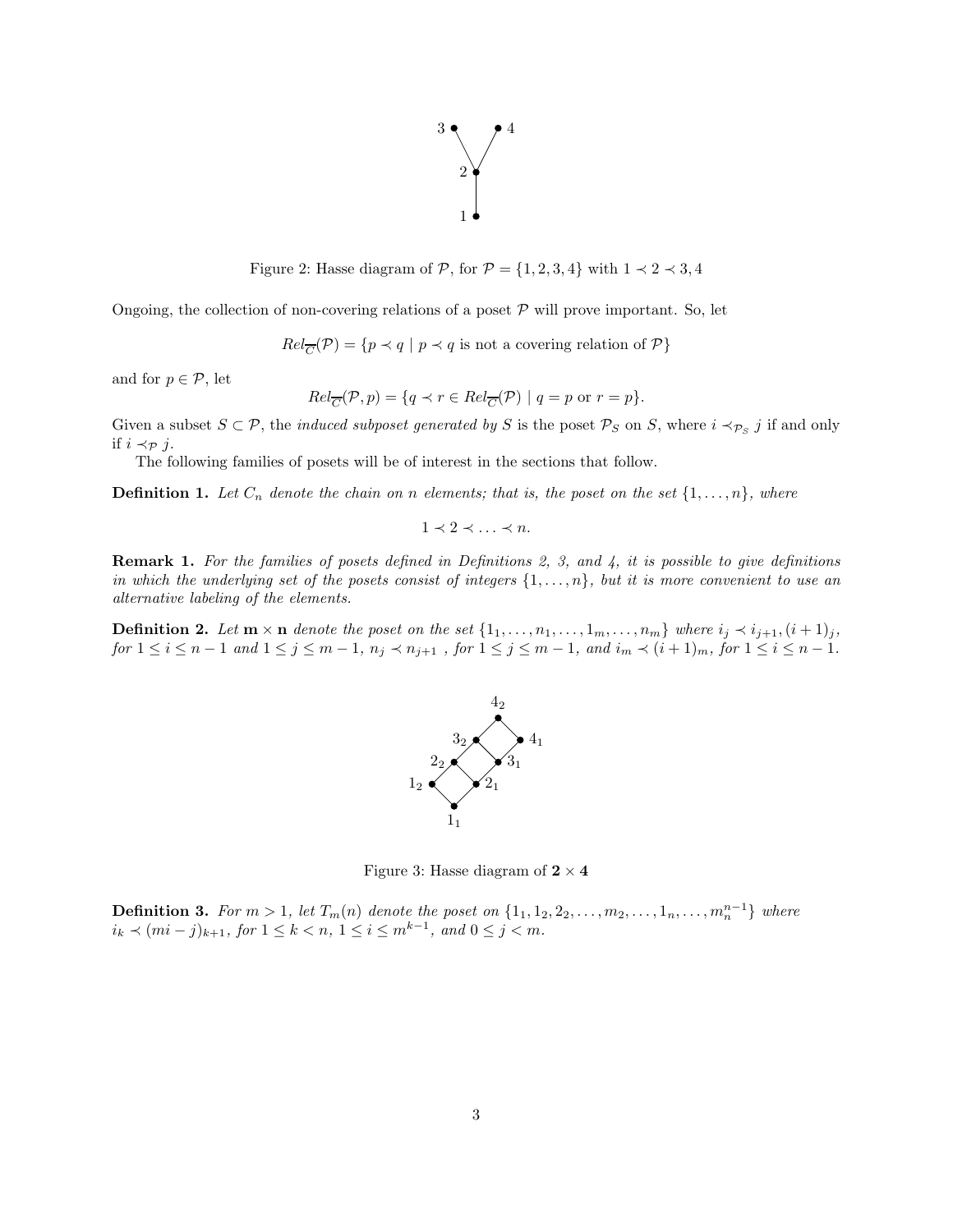

Figure 4: Hasse diagram of  $T_2(3)$ 

**Definition 4.** Let  $\mathcal{P}(r_0, r_1, r_2)$  denote the poset on  $\{b_1, \ldots, b_{r_0}, m_1, \ldots, m_{r_1}, t_1, \ldots, t_{r_2}\}$  with

$$
b_1, \ldots, b_{r_0} \prec m_1, \ldots, m_{r_1} \prec t_1, \ldots, t_{r_2}.
$$

**Example 3.** *Using the notation of Definition 4, the poset of Example 1 is*  $\mathcal{P}(1,1,2)$ *.* 

Let P be a finite poset. The (associative) *incidence algebra*  $A(\mathcal{P}) = A(\mathcal{P}, \mathbf{k})$  is the span over **k** of elements  $e_{i,j}$ , for  $i, j \in \mathcal{P}$  satisfying  $i \leq j$ , with product given by setting  $e_{i,j} e_{k,l} = e_{i,l}$  if  $j = k$  and 0 otherwise. The *trace* of an element  $\sum c_{i,j} e_{i,j}$  is  $\sum c_{i,i}$ .

We can equip  $A(\mathcal{P})$  with the commutator product  $[a, b] = ab - ba$ , where juxtaposition denotes the product in  $A(\mathcal{P})$ , to produce the *Lie poset algebra*  $g(\mathcal{P}) = g(\mathcal{P}, \mathbf{k})$ . If  $|\mathcal{P}| = n$ , then both  $A(\mathcal{P})$  and  $g(\mathcal{P})$ may be regarded as subalgebras of the algebra of  $n \times n$  upper-triangular matrices over **k**. Such a matrix representation is realized by replacing each basis element  $e_{i,j}$  by the  $n \times n$  matrix  $E_{i,j}$  containing a 1 in the *i*, *j*-entry and 0's elsewhere. The (associative) product between elements  $e_{i,j}$  is then replaced by matrix multiplication between the  $E_{i,j}$ .

**Example 4.** Let P be the poset of Example 1. The matrix form of elements in  $\mathfrak{g}(\mathcal{P})$  is illustrated in Figure 5, *where the* ∗*'s denote potentially non-zero entries from* k*.*

$$
\begin{array}{c|cccc}\n & 1 & 2 & 3 & 4 \\
1 & * & * & * & * \\
2 & 0 & * & * & * \\
3 & 0 & 0 & * & 0 \\
4 & 0 & 0 & 0 & * \n\end{array}
$$

Figure 5: Matrix form defining  $\mathfrak{g}(\mathcal{P})$ , for  $\mathcal{P} = \{1, 2, 3, 4\}$  with  $1 \prec 2 \prec 3, 4$ 

Restricting  $\mathfrak{g}(\mathcal{P})$  to trace-zero matrices yields a subalgebra of the first classical family  $A_{n-1} = \mathfrak{sl}(n)$  which we refer to as a *type-A Lie poset algebra* and denote by  $\mathfrak{g}_A(\mathcal{P})$ . Restricting  $\mathfrak{g}(\mathcal{P})$  to strictly upper-triangular matrices yields a subalgebra which we refer to as a *nilpotent Lie poset algebra* and denote by  $\mathfrak{g}^{\prec}(\mathcal{P})$ .

### 3 Results

We begin this section with the formal definition of the breadth of a Lie algebra.

Definition 5. *The breadth of a Lie algebra* L *is the invariant*

$$
b(L) = \max_{x \in L} \text{rank}(ad_x).
$$

The following result describes bounds on the breadth of a Lie algebra and will be useful in what follows – the proofs can be found in  $[6]$ .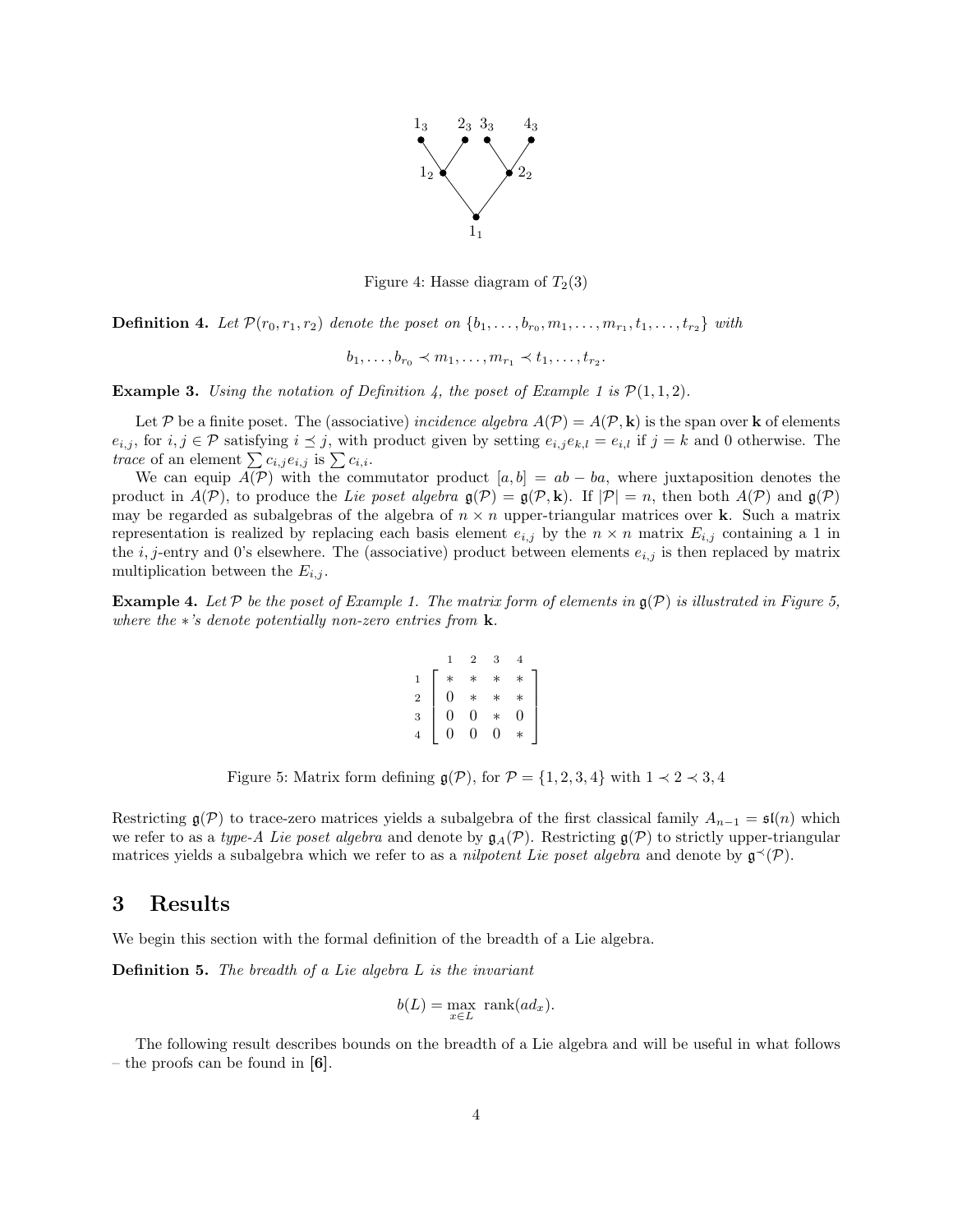**Proposition 1.** If L is a Lie algebra with center  $Z(L)$  and derived algebra  $[L, L]$ , then

- $(i)$   $b(L) \leq \dim([L, L]),$  and
- $(ii)$   $b(L) \leq \dim(L/Z(L)) 1$ .

#### 3.1 (Type-A) Lie poset algebras

To determine a combinatorial translation of Proposition 1(*i*) for (type-A) Lie poset algebras, we make use of the following Proposition.

**Proposition 2.** If  $P$  is a poset and  $L = g(P)$  or  $g_A(P)$ , then  $\dim([L, L]) = |Rel(P)|$ .

*Proof.* We claim that

$$
[L, L] = \text{span}\{E_{p,q} \mid p \prec q\}.
$$

To begin, note that if  $L = \mathfrak{g}(\mathcal{P})$ , then a basis for L is given by

$$
\mathscr{B} = \{ E_{p,q} \mid p \prec q \} \cup \{ E_{p,p} \mid p \in \mathcal{P} \}.
$$

On the other hand, if  $L = \mathfrak{g}_A(\mathcal{P})$ , then a basis for L is given by

$$
\mathscr{B} = \{ E_{p,q} \mid p \prec q \} \cup \{ E_{1,1} - E_{p,p} \mid p \in \mathcal{P}, 1 \neq p \}.
$$

In either case, since

$$
[E_{p_1,q_1}, E_{p_2,q_2}] = \delta_{q_1,p_2} E_{p_1,q_2} - \delta_{p_1,q_2} E_{p_2,q_1} \in [L, L],
$$
  

$$
[E_{p_1,p_1}, E_{p_2,q_2}] = \delta_{p_1,p_2} E_{p_1,q_2} - \delta_{p_1,q_2} E_{p_2,p_1} \in [L, L],
$$

and

$$
[E_{p_1,p_1}-E_{q_1,q_1},E_{p_2,q_2}]=\delta_{p_1,p_2}E_{p_1,q_2}-\delta_{p_1,q_2}E_{p_2,p_1}-\delta_{q_1,p_2}E_{q_1,q_2}+\delta_{q_1,q_2}E_{p_2,q_1}\in[L,L],
$$

for  $p_1, q_1, p_2, q_2 \in \mathcal{P}$ , and  $[L, L]$  is spanned by  $\{[b_1, b_2] \mid b_1, b_2 \in \mathcal{B}\}\$ , it follows that

$$
\operatorname{span}\{E_{p,q} \mid p \prec q\} \supseteq [L,L].
$$

Now, if  $p, q \in \mathcal{P}$  satisfy  $p \prec q$ , then  $\frac{1}{2}(E_{p,p} - E_{q,q})$ ,  $E_{p,q} \in L$  and

$$
\left[\frac{1}{2}(E_{p,p}-E_{q,q}), E_{p,q}\right]=E_{p,q}\in[L,L].
$$

Thus,

$$
\operatorname{span}\{E_{p,q} \mid p \prec q\} \subseteq [L,L]
$$

and the claim is established. As  $\dim(\text{span}\{E_{p,q} | p \prec q\}) = |Rel(\mathcal{P})|$ , the result follows.

As a consequence of Proposition 2, we obtain the following combinatorial translation of Proposition 1(*i*) for (type-A) Lie poset algebras.

**Proposition 3.** *If*  $P$  *is a poset and*  $L = \mathfrak{g}(P)$  *or*  $\mathfrak{g}_A(P)$ *, then*  $b(L) \leq |Rel(P)|$ *.* 

In fact, the bound of Proposition 3 is exact.

**Theorem 1.** *If*  $P$  *is a poset and*  $L = \mathfrak{g}(P)$  *or*  $\mathfrak{g}_A(P)$ *, then* 

$$
b(L) = |Rel(\mathcal{P})|.
$$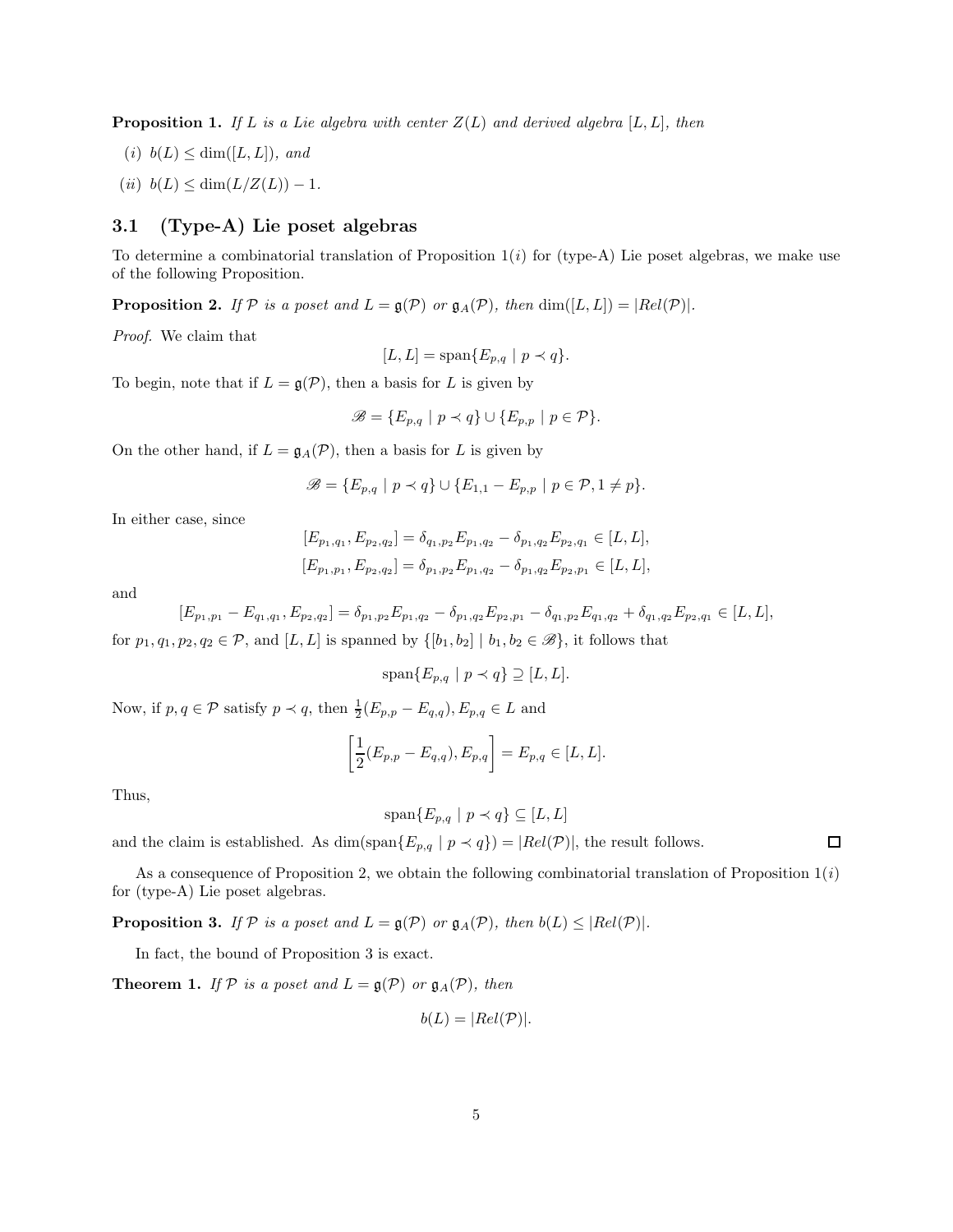*Proof.* Considering Proposition 3, it suffices to show that

$$
|Rel(\mathcal{P})| \le b(L). \tag{1}
$$

To establish (1), we construct  $x \in L$  satisfying  $E_{p,q} \in \text{im}(ad_x)$ , for all  $p, q \in \mathcal{P}$  such that  $p \prec q$ . Consider

$$
x = \sum_{1 \neq i \in \mathcal{P}} i(E_{1,1} - E_{i,i}) \in L.
$$

Note that

$$
[x, E_{1,p}] = \left(p + \sum_{1 \neq i \in \mathcal{P}} i\right) E_{1,p} \neq 0,
$$

for all  $p \neq 1$  satisfying  $1 \prec p$ , and

$$
[x, E_{p,q}] = (q-p)E_{p,q} \neq 0,
$$

for all  $p, q \in \mathcal{P}$  satisfying  $p \neq 1$  and  $p \prec q$ . Thus,

$$
\operatorname{im}(ad_x) \supset \{E_{p,q} \mid p \prec q\}
$$

so that

$$
|Rel(\mathcal{P})| = \dim(\text{span}\{E_{p,q} \mid p \prec q\}) \le \text{rank}(ad_x) \le b(L).
$$

The result follows.

Example 5. *If*  $P$  *is the poset of Example 1, i.e.,*  $P = \{1, 2, 3, 4\}$  *with*  $1 \prec 2 \prec 3, 4$ *, then* 

$$
b(\mathfrak{g}(\mathcal{P})) = b(\mathfrak{g}_A(\mathcal{P})) = |Rel(\mathcal{P})| = 5.
$$

#### 3.2 Nilpotent Lie poset algebras

To determine a combinatorial translation of Proposition 1 for nilpotent Lie poset algebras we make use of the following Proposition.

**Proposition 4.** *If*  $P$  *is a poset and*  $L = \mathfrak{g}^{\prec}(P)$ *, then* 

- $(i)$  dim $([L, L]) = |Rel_{\overline{C}}(\mathcal{P})|$ *, and*
- $(ii)\ \dim(L/Z(L))=|\{p\prec q\ |\ p\prec q\notin Rel_{E}(\mathcal{P})\}|.$

*Proof.* (*i*) We claim that

$$
[L, L] = \text{span}\{E_{p,q} \mid p \prec q \in Rel_{\overline{C}}(\mathcal{P})\}.
$$

If  $p, q \in \mathcal{P}$  and  $p \prec q$  is not a covering relation, then there exists  $r \in \mathcal{P}$  such that  $p \prec r \prec q$  and

$$
[E_{p,r}, E_{r,q}] = E_{p,q} \in [L, L];
$$

that is,

$$
\text{span}\{E_{p,q} \mid p \prec q \in Rel_{\overline{C}}(\mathcal{P})\} \subseteq [L,L].
$$

Now, since  $[L, L]$  is generated by the  $[E_{p_1,q_1}, E_{p_2,q_2}]$ , for  $p_1, p_2, q_1, q_2 \in \mathcal{P}$  such that  $p_1 \prec q_1$  and  $p_2 \prec q_2$ , and  $[E_{p_1,q_1}, E_{p_2,q_2}] = \delta_{q_1,p_2} E_{p_1,q_2} - \delta_{p_1,q_2} E_{p_2,q_1}$ , it follows that elements  $x \in [L, L]$  must be of the form

$$
x = \sum_{p \prec q \in Rel_{\overline{C}}(\mathcal{P})} a_{p,q} E_{p,q};
$$

that is,

$$
[L, L] \subseteq \text{span}\{E_{p,q} \mid p \prec q \in Rel_{\overline{C}}(\mathcal{P})\}.
$$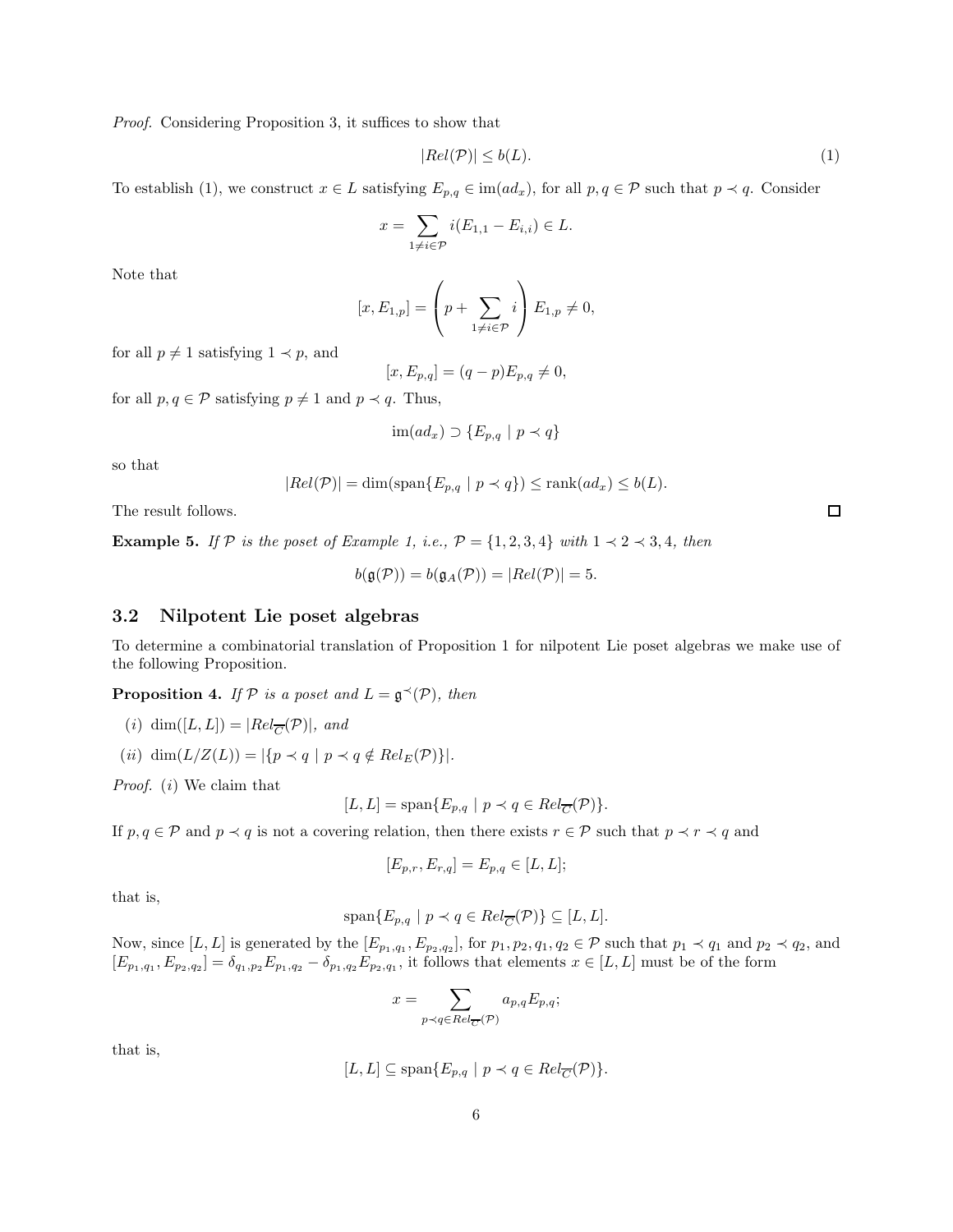This establishes the claim. As  $\dim(\text{span}\{E_{p,q} \mid p \prec q \in Rel_{\overline{C}}(\mathcal{P})\}) = |Rel_{\overline{C}}(\mathcal{P})|$ , the result follows.

(*ii*) We claim that

$$
Z(L) = \text{span}\{E_{p,q} \mid p \prec q \in Rel_E(\mathcal{P})\}.
$$

Evidently,  $E_{p,q} \in Z(L)$ , for  $p \prec q \in Rel_E(\mathcal{P})$ , so span $\{E_{p,q} \mid p \prec q \in Rel_E(\mathcal{P})\} \subseteq Z(L)$ . Now, take  $z = \sum_{i \prec j} z_{i,j} E_{i,j} \in Z(L)$ . If  $p, q \in \mathcal{P}$  satisfy  $p \prec q$  with q non-maximal, then there exists  $r \in \mathcal{P}$  such that  $q \prec r$  and

$$
[z, E_{q,r}] = \sum_{k \prec q} z_{k,q} E_{k,r} - \sum_{r \prec k} z_{r,k} E_{q,k} = 0;
$$

in particular,  $z_{p,q} = 0$ . If  $p, q \in \mathcal{P}$  satisfy  $p \prec q$  with p non-minimal, then there exists  $r \in \mathcal{P}$  such that  $r \prec p$ and

$$
[z, E_{r,p}] = \sum_{k \prec r} z_{k,r} E_{k,p} - \sum_{p \prec k} z_{p,k} E_{r,k} = 0;
$$

in particular,  $z_{p,q} = 0$ . Therefore,  $z_{p,q} = 0$ , for all  $p, q \in \mathcal{P}$  such that  $p \prec q$  and either p is non-minimal or q is non-maximal. This establishes the claim, and so we have

$$
L/Z(L) = \text{span}\{E_{p,q} \mid p \prec q\} / \text{span}\{E_{p,q} \mid p \prec q \in Rel_E(\mathcal{P})\}
$$

$$
= \text{span}\{E_{p,q} \mid p \prec q \notin Rel_E(\mathcal{P})\}.
$$

As dim(span $\{E_{p,q} \mid p \prec q \notin Rel_E(\mathcal{P})\}$ ) =  $|\{E_{p,q} \mid p \prec q \notin Rel_E(\mathcal{P})\}|$ , the result follows.

As a consequence of Proposition 4, we obtain the following combinatorial translation of Proposition 1 for nilpotent Lie poset algebras.

**Proposition 5.** *If*  $P$  *is a poset and*  $L = \mathfrak{g}^{\prec}(P)$ *, then* 

- $(i)$   $b(L) \leq |Rel_{\overline{C}}(\mathcal{P})|$ *, and*
- (*ii*)  $b(L) \leq |\{p \prec q \mid p \prec q \notin Rel_E(\mathcal{P})\}| 1$ .

Using Proposition 5, the following Theorem establishes exact breadth values for nilpotent Lie poset algebras corresponding to the posets  $C_n$ ,  $2 \times n$ , and  $T_m(n)$ . In each case, the breadth of the respective algebra is equal to the number of non-covering relations in the associated poset P.

**Theorem 2.** (a) If  $\mathcal{P} = C_n$  and  $L = \mathfrak{g}^{\prec}(\mathcal{P})$ , then

$$
b(L) = |Rel_{\overline{C}}(\mathcal{P})| = \frac{(n-1)(n-2)}{2}
$$

(b) If  $\mathcal{P} = 2 \times n$  and  $L = \mathfrak{g}^{\prec}(\mathcal{P})$ , then

$$
b(L) = |Rel_{\overline{C}}(\mathcal{P})| = \frac{(n-1)(3n-4)}{2}.
$$

(c) If  $\mathcal{P} = \mathcal{P} = T_m(n)$  and  $L = \mathfrak{g}^{\prec}(\mathcal{P})$ , then

$$
b(L) = |Rel_{\overline{C}}(\mathcal{P})| = \frac{(n-2)m^{n+1} + (1-n)m^n + m^2}{(m-1)^2}
$$

*Proof.* We will prove part (a). The proofs of parts (b) and (c) are relegated to the Appendix. First, we show that  $b(L) = |Rel_{\overline{C}}(\mathcal{P})|$ . Considering Proposition 5(i), it suffices to show that

$$
|Rel_{\overline{C}}(\mathcal{P})| \leq b(L). \tag{2}
$$

.

 $\Box$ 

.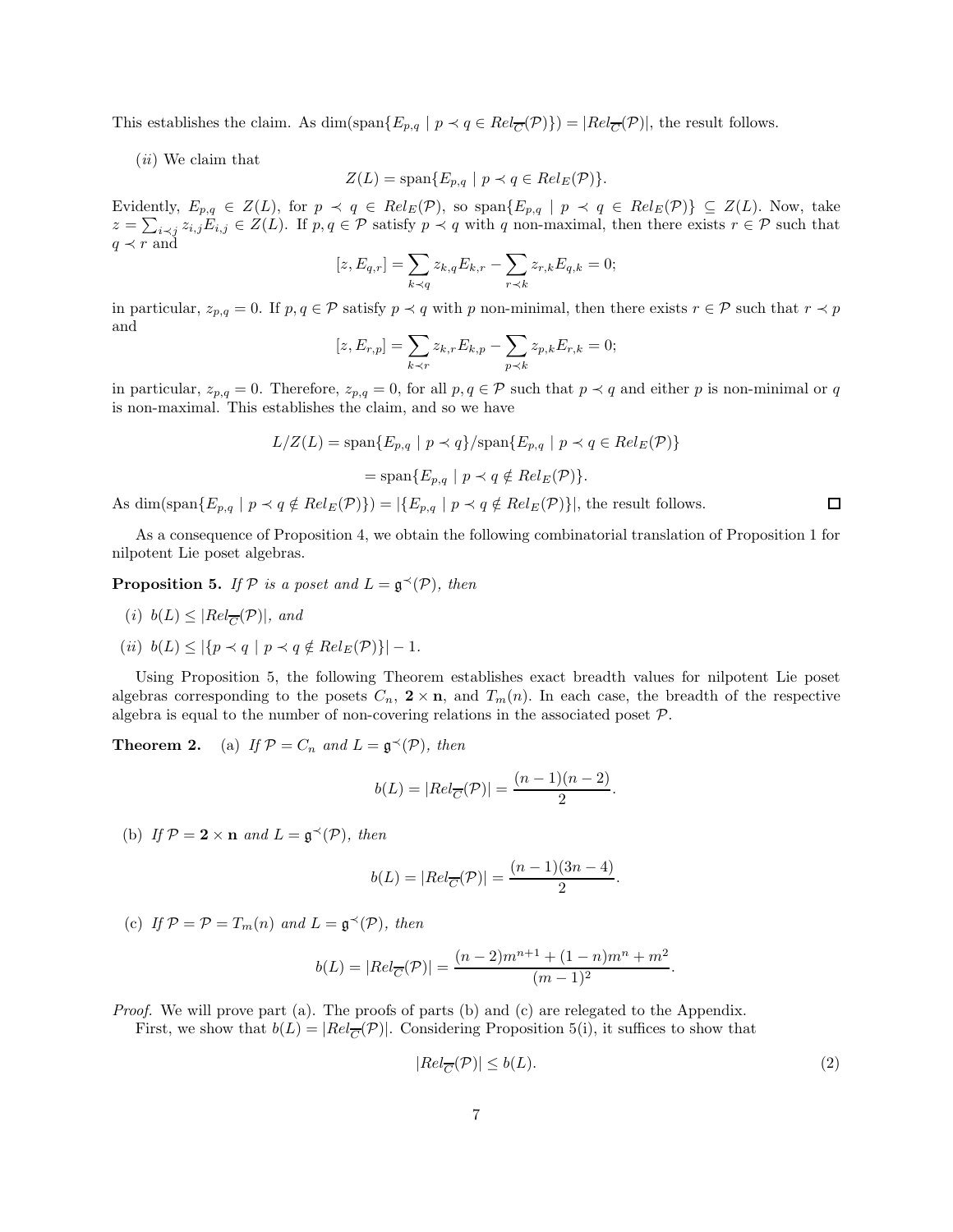To establish (2), we construct  $x \in L$  satisfying  $E_{p,q} \in \text{im}(ad_x)$ , for all  $p, q \in \mathcal{P}$  such that  $p \prec q \in Rel_{\overline{C}}(\mathcal{P})$ . Consider

$$
x = \sum_{i=1}^{n-1} E_{i,i+1}.
$$

If  $1 \prec p$  is not a covering relation, then  $1 \prec p-1 \prec p$  and

$$
[x, -E_{1,p-1}] = E_{1,p} \in \text{im}(ad_x).
$$

If  $1 \neq p \prec q$  is not a covering relation, then  $p \prec q - 1 \prec q$  and

$$
\left[x, -\sum_{i=0}^{p-1} E_{p-i,q-1-i}\right] = \sum_{i=0}^{p-1} E_{p-i,q-i} - \sum_{j=0}^{p-2} E_{p-j-1,q-1-j} = \sum_{i=0}^{p-1} E_{p-i,q-i} - \sum_{j=1}^{p-1} E_{p-j,q-j} = E_{p,q} \in \text{im}(ad_x).
$$

Thus,

$$
im(ad_x) \supset \{E_{p,q} \mid p \prec q \in Rel_{\overline{C}}(\mathcal{P})\}
$$

so that

$$
|Rel_{\overline{C}}(\mathcal{P})| = \dim(\text{span}\{E_{p,q} \mid p \prec q \in Rel_{\overline{C}}(\mathcal{P})\}) \le \text{rank}(ad_x) \le b(L).
$$

It follows that  $b(L) = |Rel_{\overline{C}}(\mathcal{P})|$ .

Now, we show that

$$
|Rel_{\overline{C}}(\mathcal{P})| = \frac{(n-1)(n-2)}{2}.
$$

For  $p \in \{1, \ldots, n-1\}$  there are  $n-p-1$  elements  $q \in \mathcal{P}$  such that  $p \prec q \in Rel_{\overline{C}}(\mathcal{P})$ . Thus,

$$
|Rel_{\overline{C}}(\mathcal{P})| = \sum_{p=1}^{n-1} n - p - 1 = \sum_{i=1}^{n-2} i = \frac{(n-1)(n-2)}{2}.
$$

 $\Box$ 

**Remark 2.** It appears that Theorem 2 (b) holds more generally; that is, if  $\mathcal{P} = \mathbf{m} \times \mathbf{n}$  with  $m < 4$  or  $n < 4$ and  $L = \mathfrak{g}^{\prec}(\mathcal{P})$ , then  $b(L) = |Rel_{\overline{C}}(\mathcal{P})|$ *. We conjecture that this is so (see Conjecture 1).* 

It is important to note that the breadth of  $\mathfrak{g}^{\prec}(\mathcal{P})$  is not always given by  $|Rel_{\overline{C}}(\mathcal{P})|$ . For example, the smallest poset  $P$  one finds satisfying  $b(g \prec (P)) < |Rel_{\overline{C}}(P)|$  is  $P = P(2, 1, 2)$ . In what follows, we show that for the family of posets  $\mathcal{P}(r_0, r_1, r_2)$  the breadth of the corresponding nilpotent Lie poset algebra can be given by either of the upper bounds established in Proposition 5 but can also be strictly less than both.

**Remark 3.** If  $P = P(1, n, 1)$ , then  $\mathfrak{g}^{\prec}(P)$  is a generalized Heisenberg Lie algebra.

Recall from Definition 4 that  $\mathcal{P}(r_0, r_1, r_2) = \{b_1, \ldots, b_{r_0}, m_1, \ldots, m_{r_1}, t_1, \ldots, t_{r_2}\}$  with

 $b_1, \ldots, b_{r_0} \prec m_1, \ldots, m_{r_1} \prec t_1, \ldots, t_{r_2}.$ 

Set  $\mathfrak{g}(r_0, r_1, r_2) = \mathfrak{g}^{\prec}(\mathcal{P}(r_0, r_1, r_2)).$ 

**Theorem 3.** *If*  $L = \mathfrak{g}(r_0, r_1, r_2)$  *with*  $r_1 \ge r_0$  *or*  $r_1 \ge r_2$ *, then*  $b(L) = r_0 r_2$ *.* 

*Proof.* Let  $P = P(r_0, r_1, r_2)$ . We assume that  $r_1 \ge r_0$ , the other case following via a symmetric argument. Note that

$$
Rel_{\overline{C}}(\mathcal{P}) = Rel_E(\mathcal{P}) = \{b_i \prec t_j \mid 1 \le i \le r_0, 1 \le j \le r_2\}
$$

from which it follows

$$
\dim([L, L]) = |Rel_{\overline{C}}(\mathcal{P})| = r_0 r_2.
$$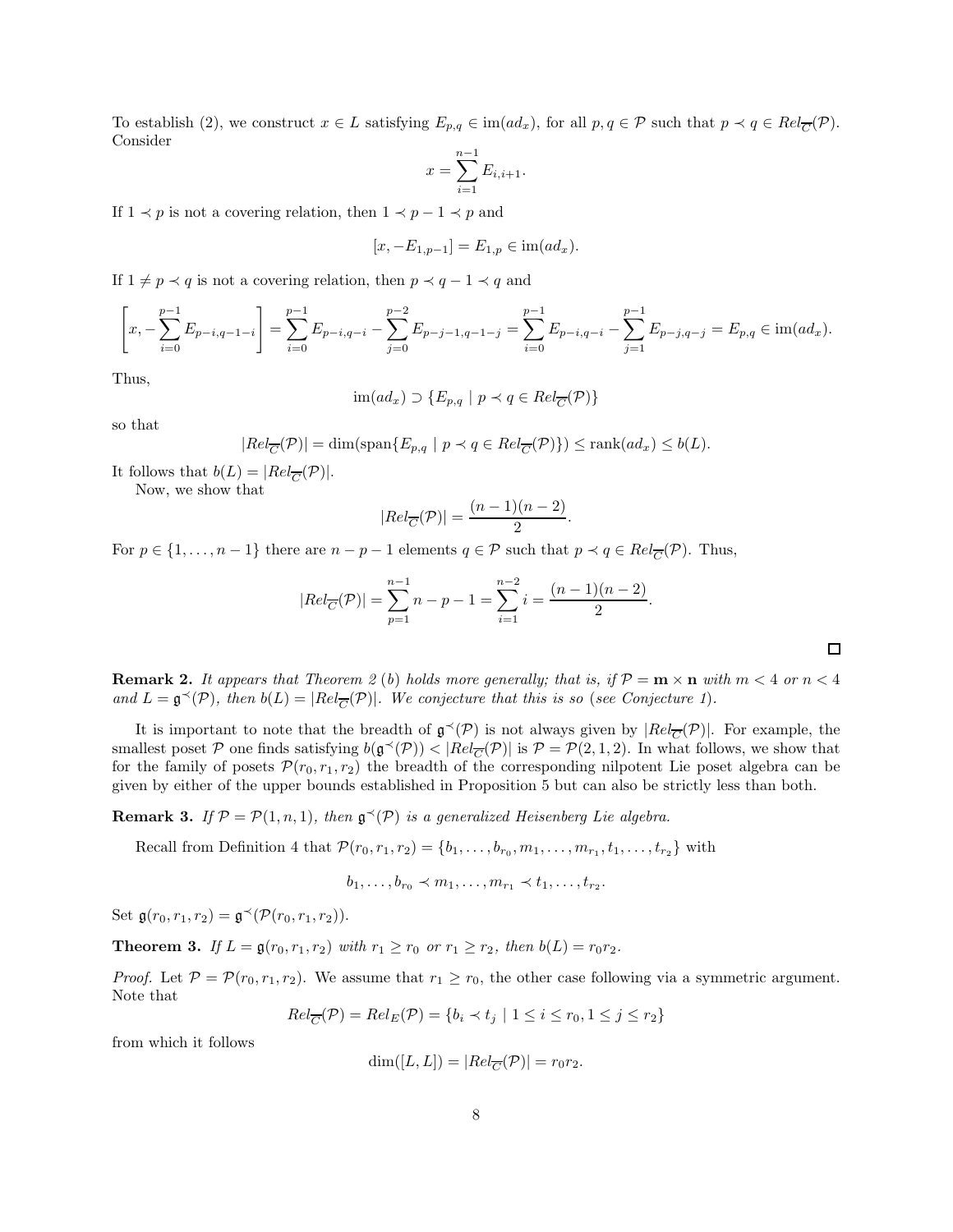Thus, by Proposition 5(i), to establish the result it suffices to construct  $x \in L$  such that  $E_{p,q} \in \text{im}(ad_x)$ , for all  $p \prec q \in Rel_E(\mathcal{P})$ . Consider  $x = \sum_{i=1}^{r_0} E_{b_i, m_i}$ . Since

$$
[x, E_{m_i, t_j}] = E_{b_i, t_j} \in \text{im}(ad_x),
$$

for  $1 \leq i \leq r_0$  and  $1 \leq j \leq r_2$ , it follows that the given  $x \in L$  has the desired properties. Therefore,

$$
im(ad_x) \supset \{E_{p,q} \mid p \prec q \in Rel_E(\mathcal{P})\}
$$

so that

$$
r_0r_2 = |Rel_{\overline{C}}(\mathcal{P})| = \dim(\text{span}\{E_{p,q} \mid p \prec q \in Rel_E(\mathcal{P})\}) \le \text{rank}(ad_x) \le b(L).
$$

The result follows.

To determine a formula for  $b(\mathfrak{g}(r_0, r_1, r_2))$  when  $r_1 < r_0, r_2$ , we study the matrix of  $ad_x$ , denoted  $M_x$ , for a general element  $x \in \mathfrak{g}(r_0, r_1, r_2)$ . First, fix the basis  $\mathscr{B}(r_0, r_1, r_2)$  of  $\mathfrak{g}(r_0, r_1, r_2)$  given by

$$
\{E_{b_i,m_j} \mid 1 \leq i \leq r_0, \ 1 \leq j \leq r_1\} \cup \{E_{m_i,t_j} \mid 1 \leq i \leq r_1, \ 1 \leq j \leq r_2\} \cup \{E_{b_i,t_j} \mid 1 \leq i \leq r_0, \ 1 \leq j \leq r_2\}.
$$

Then every element of  $g(r_0, r_1, r_2)$  can be written as

$$
x = \sum_{g=1}^{r_0} \sum_{h=1}^{r_1} a_{b_g, m_h} E_{b_g, m_h} + \sum_{i=1}^{r_1} \sum_{j=1}^{r_2} a_{m_i, t_j} E_{m_i, t_j} + \sum_{k=1}^{r_0} \sum_{l=1}^{r_2} a_{b_k, t_l} E_{b_k, t_l}.
$$

To study  $M_x$ , it will be helpful to partition  $\mathscr{B}(r_0, r_1, r_2)$  into three ordered subsets:

- $B_1 = \{E_{b_1,m_1}, E_{b_2,m_1}, \ldots, E_{b_{r_0},m_1}, \ldots, E_{b_1,m_{r_1}}, E_{b_2,m_{r_1}}, \ldots, E_{b_{r_0},m_{r_1}}\}$
- $B_2 = \{E_{m_1,t_1}, E_{m_2,t_1}, \ldots, E_{m_{r_1},t_1}, \ldots, E_{m_1,t_{r_2}}, E_{m_2,t_{r_2}}, \ldots, E_{m_{r_1},t_{r_2}}\}$
- $B_3 = \{E_{b_1,t_1}, E_{b_2,t_1}, \ldots, E_{b_{r_0},t_1}, \ldots, E_{b_1,t_{r_2}}, E_{b_2,t_{r_2}}, \ldots, E_{b_{r_0},t_{r_2}}\}.$

Ordering the columns of  $M_x$  as  $B_1, B_2, B_3$  and the rows as  $B_3, B_2, B_1$ , the matrix has the following form:

$$
\begin{bmatrix}\n-a_{m_1,t_1}I_{r_0} & -a_{m_2,t_1}I_{r_0} & \dots & -a_{m_{r_1},t_1}I_{r_0} & A & 0 & \dots & 0 & 0 \\
-a_{m_1,t_2}I_{r_0} & -a_{m_2,t_2}I_{r_0} & \dots & -a_{m_{r_1},t_2}I_{r_0} & 0 & A & \dots & 0 & 0 \\
\vdots & \vdots & \vdots & \vdots & \vdots & \vdots & \vdots & \vdots & \vdots \\
-a_{m_1,t_{r_2}}I_{r_0} & -a_{m_2,t_{r_2}}I_{r_0} & \dots & -a_{m_{r_1},t_{r_2}}I_{r_0} & 0 & 0 & \dots & A & 0 \\
0 & 0 & \dots & 0 & 0 & 0 & \dots & 0 & 0\n\end{bmatrix},
$$

Figure 6:  $M_x$ 

where  $I_{r_0}$  is the  $r_0 \times r_0$  identity matrix and

$$
A = \begin{bmatrix} a_{b_1,m_1} & a_{b_1,m_2} & \dots & a_{b_1,m_{r_1}} \\ a_{b_2,m_1} & a_{b_2,m_2} & \dots & a_{b_2,m_{r_1}} \\ \vdots & \vdots & \vdots & \vdots \\ a_{b_{r_0},m_1} & a_{b_{r_0},m_2} & \dots & a_{b_{r_0},m_{r_1}} \end{bmatrix}.
$$

Figure 7: Matrix form of A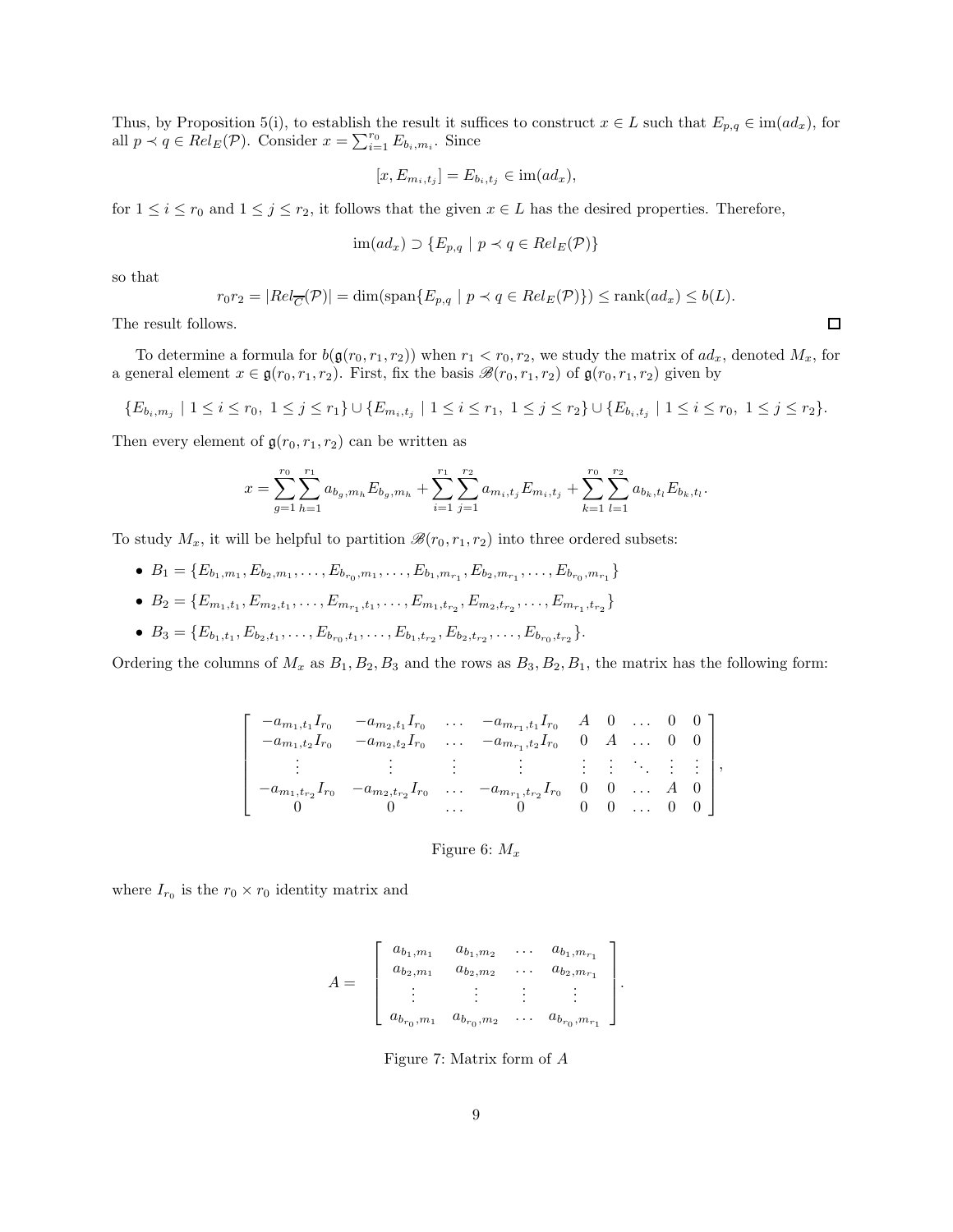Focusing on the section of the matrix  $M_x$  corresponding to columns  $B_1$ , illustrated below,

$$
\begin{bmatrix}\n-a_{m_1,t_1}I_{r_0} & -a_{m_2,t_1}I_{r_0} & \dots & -a_{m_{r_1},t_1}I_{r_0} \\
-a_{m_1,t_2}I_{r_0} & -a_{m_2,t_2}I_{r_0} & \dots & -a_{m_{r_1},t_2}I_{r_0} \\
\vdots & \vdots & \vdots & \vdots \\
-a_{m_1,t_{r_2}}I_{r_0} & -a_{m_2,t_{r_2}}I_{r_0} & \dots & -a_{m_{r_1},t_{r_2}}I_{r_0} \\
0 & 0 & \dots & 0\n\end{bmatrix}
$$

Figure 8: Restriction of  $M_x$  to columns  $B_1$ 

it is clear that the matrix  $M_x$  can be row reduced in such a way that there are  $sr_0$  rows with a nonzero entry in a unique column in  $B_1$ , for  $0 \leq s \leq r_1$ , and the remaining rows contain zeros in the columns of  $B_1$ . Further, such a row reduction can be accomplished by performing block row operations, where the row labeled by  $E_{b_i,t_j}$  is multiplied by a constant c and added to the row labeled by  $E_{b_i,t_k}$ , for some  $1 \leq j \neq k \leq r_2$ and for all  $1 \leq i \leq r_0$ .

Having performed the described block row operations, the remaining  $(r_2 - s)$  blocks of nonzero rows of  $M_x$  labeled by elements of the form  $E_{b_i,t_j}$ , for  $1 \leq i \leq r_0$  and fixed j, with entries of 0 in the columns of  $B_1$ must be of the form

 $[0 \dots 0 \ c_1 A \ c_2 A \dots c_{r_2} A \ 0],$ 

Figure 9: Remaining nonzero rows of  $M_x$ 

where  $c_l \in \mathbf{k}$ , for  $1 \leq l \leq r_2$ . Such collections of rows can consist of at most rank $(A) \leq r_1$  linearly independent rows. Therefore, we have that the rank of  $M_x$  is bounded above by

$$
sr_0 + r_1(r_2 - s) = s(r_0 - r_1) + r_1r_2,
$$

for  $0 \leq s \leq r_1$ ; that is, we are led to the following Theorem.

**Theorem 4.** *If*  $L = \mathfrak{g}(r_0, r_1, r_2)$  *with*  $r_1 < r_0, r_2$ *, then* 

$$
b(L) \le r_1(r_0 - r_1) + r_1 r_2 = r_1(r_0 + r_2 - r_1).
$$

In fact, the bound of Theorem 4 is exact.

**Theorem 5.** *If*  $L = \mathfrak{g}(r_0, r_1, r_2)$  *with*  $r_1 < r_0, r_2$ *, then* 

$$
b(L) = r_1(r_0 + r_2 - r_1).
$$

*Proof.* Considering Theorem 4, it suffices to construct an element  $x \in L$  for which rank $(ad_x) \ge r_1(r_0+r_2-r_1)$ . Consider

$$
x = \sum_{i=1}^{r_1} (E_{b_i, m_i} - E_{m_i, t_i}).
$$

Since

$$
[x, E_{m_i,t_j}] = E_{b_i,t_j} \in \text{im}(ad_x),
$$

for  $1 \leq i \leq r_1$  and  $1 \leq j \leq r_2$ , and

$$
[x, E_{b_i, m_j}] = E_{b_i, t_j} \in \text{im}(ad_x),
$$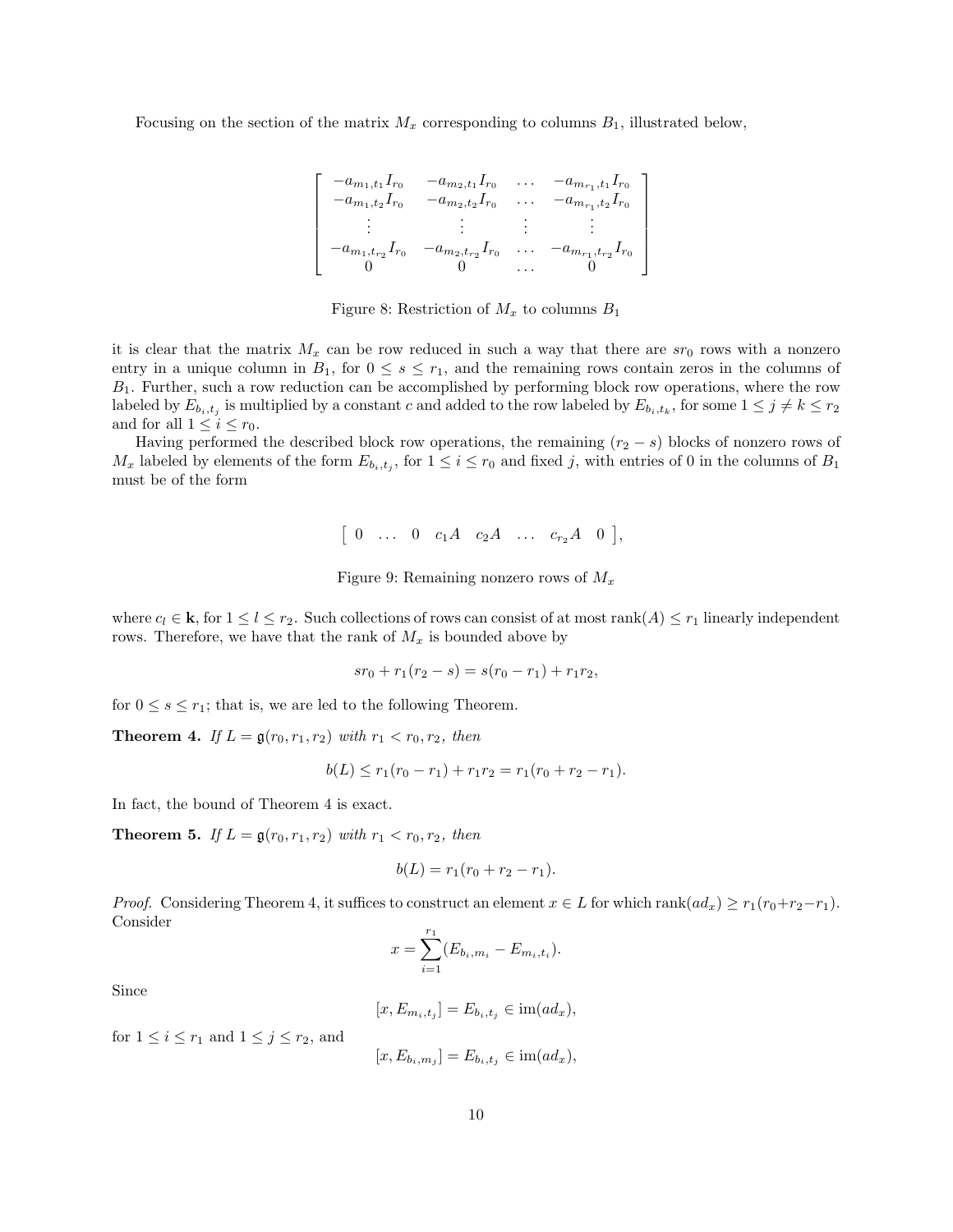for  $1\leq i\leq r_0$  and  $1\leq j\leq r_1,$  it follows that

$$
\{E_{b_i,t_j} \mid 1 \leq i \leq r_1, 1 \leq j \leq r_2\} \cup \{E_{b_i,t_j} \mid 1 \leq i \leq r_0, 1 \leq j \leq r_1\} \subseteq \text{im}(ad_x).
$$

As

$$
|\{E_{b_i,t_j} \mid 1 \le i \le r_1, 1 \le j \le r_2\}| = r_1 r_2,
$$
  

$$
|\{E_{b_i,t_j} \mid 1 \le i \le r_0, 1 \le j \le r_1\}| = r_0 r_1,
$$

and

 $|\{E_{b_i,t_j} \mid 1 \le i \le r_1, 1 \le j \le r_2\} \cap \{E_{b_i,t_j} \mid 1 \le i \le r_0, 1 \le j \le r_1\}| = |\{E_{b_i,t_j} \mid 1 \le i \le r_1, 1 \le j \le r_1\}| = r_1^2$ we find that

$$
|\{E_{b_i,t_j} \mid 1 \le i \le r_1, 1 \le j \le r_2\} \cup \{E_{b_i,t_j} \mid 1 \le i \le r_0, 1 \le j \le r_1\}| = r_0r_1 + r_1r_2 - r_1^2 = r_1(r_0 + r_2 - r_1).
$$
  
Thus,

$$
r_1(r_0 + r_2 - r_1) \le \operatorname{rank}(ad_x) \le b(L).
$$

The result follows.

Combining Theorems 3 and 5 we arrive at the following.

**Theorem 6.** *If*  $L = \mathfrak{g}(r_0, r_1, r_2)$ *, then* 

$$
b(L) = \begin{cases} r_1(r_0 + r_2 - r_1), & r_1 < r_0, r_2; \\ r_0 r_2, & r_1 \ge r_0 \text{ or } r_1 \ge r_2. \end{cases}
$$

**Remark 4.** *Let*  $L = \mathfrak{g}(r_0, r_1, r_2)$ *. Note that* 

• *if*  $r_1 = 1$ *, then* 

$$
b(L) = r_0 + r_2 - 1 = |\{p \prec q \mid p \prec q \notin Rel_E(\mathcal{P})\}| - 1 = \dim(L/Z(L)) - 1
$$

*and*

$$
b(L) = r_0 + r_2 - 1 \le r_0 r_2 = |\{p \prec q \mid p \prec q \in Rel_{\overline{C}}(\mathcal{P})\}| = \dim([L, L]),
$$
\n(3)

*where the inequality in* (3) *is strict for*  $r_0, r_2 > 1$ *.* 

• if 
$$
1 < r_1 < r_0, r_2
$$
, then

$$
b(L) = r_1(r_0 + r_2 - r_1) < r_1(r_0 + r_2) - 1 = |\{p < q \mid p < q \notin Rel_E(\mathcal{P})\}| - 1 = \dim(L/Z(L)) - 1
$$

*and*

$$
b(L) = r_1(r_0 + r_2 - r_1) < r_0 r_2 = |\{p \prec q \mid p \prec q \in Rel_{\overline{C}}(\mathcal{P})\}| = \dim([L, L]); \tag{4}
$$

*the fact that the inequality in* (4) *is strict follows by noting that*

$$
r_0r_2 = |\{(b_i, t_j) \mid 1 \le i \le r_0, 1 \le j \le r_2\}|
$$

*and*

$$
r_1(r_0+r_2-r_1)=|\{(b_i,t_j)\mid 1\leq i\leq r_0,\ 1\leq j\leq r_2\}-\{(b_i,t_j)\mid r_1+1\leq i\leq r_0,\ r_1+1\leq j\leq r_2\}|.
$$

• *if*  $r_1 \ge r_0$  *or*  $r_1 \ge r_2$ *, then* 

$$
b(L) = r_0 r_2 \le r_1 (r_0 + r_2) - 1 = |\{p \prec q \mid p \prec q \notin Rel_E(\mathcal{P})\}| - 1 = \dim(L/Z(L)) - 1 \tag{5}
$$

*and*

$$
b(L) = r_0 r_2 = |\{p \prec q \mid p \prec q \in Rel_{\overline{C}}(\mathcal{P})\}| = \dim([L, L]),
$$

*where the inequality in* (5) *is strict when either*  $r_0 > 1$ ,  $r_2 > 1$ , or  $r_1 > r_0$ ,  $r_2$ .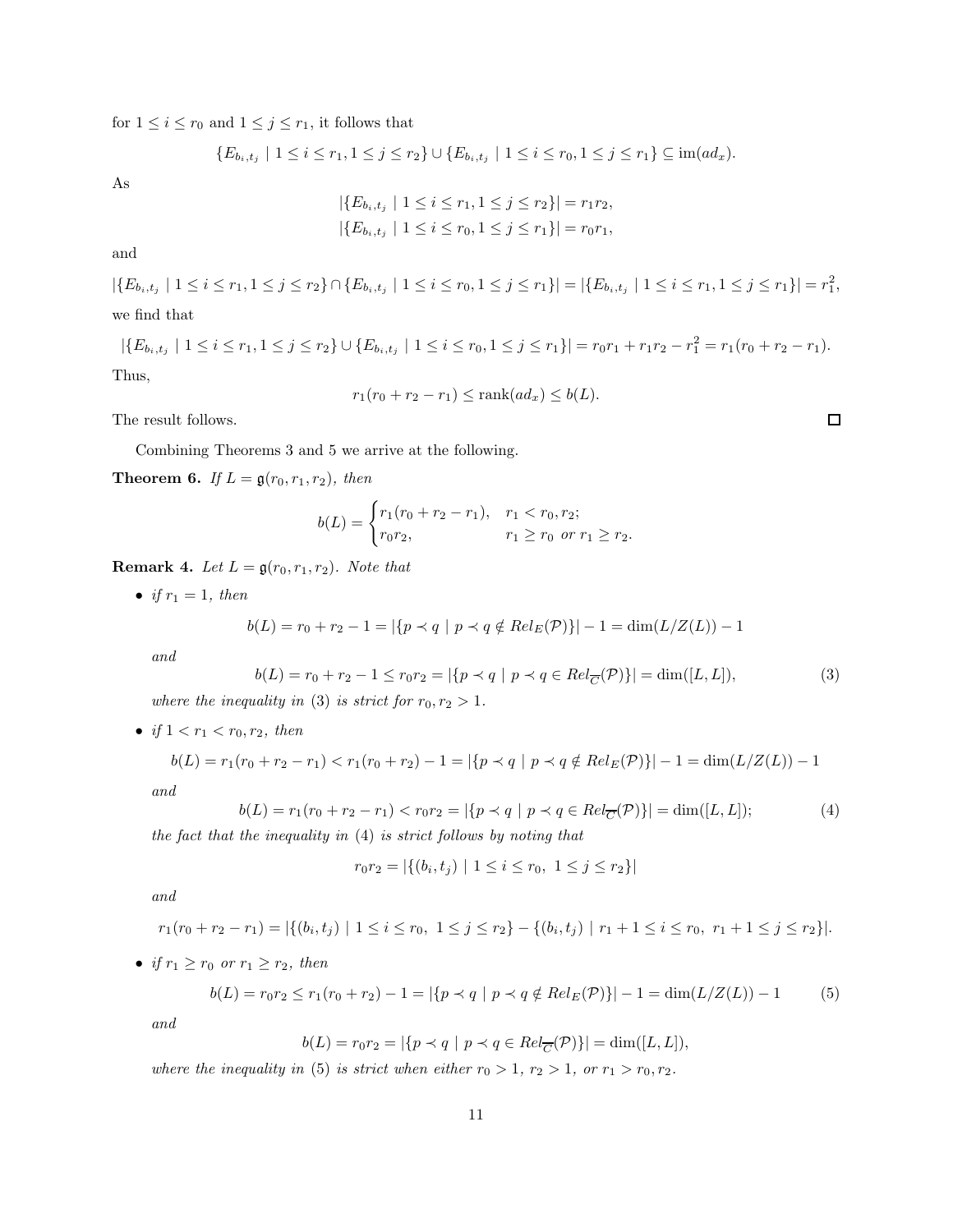Considering Proposition 2 and Remark 4, it would be interesting to characterize those posets  $\mathcal P$  for which  $L = \mathfrak{g}^{\prec}(\mathcal{P})$  satisfies  $b(L) = \dim([L, L]) = |Rel_{\overline{C}}(\mathcal{P})|$ . The following Theorem provides an obstruction to a poset  $P$  having the aforementioned property.

**Theorem 7.** *Given a poset* P, let Q *denote an induced subposet of* P *such that*  $[x, y]_p \subset Q$ *, for all*  $x, y \in Q$ *satisfying*  $x \prec_{\mathcal{Q}} y$ *. If* 

$$
b(\mathfrak{g}^{\prec}(\mathcal{Q})) < \dim([\mathfrak{g}^{\prec}(\mathcal{Q}), \mathfrak{g}^{\prec}(\mathcal{Q})]),
$$

*then*

$$
b(\mathfrak{g}^{\prec}(\mathcal{P})) < \dim([\mathfrak{g}^{\prec}(\mathcal{P}), \mathfrak{g}^{\prec}(\mathcal{P})]).
$$

*Proof.* Since for a poset  $P'$  one has

$$
[\mathfrak{g}^{\prec}(\mathcal{P}'), \mathfrak{g}^{\prec}(\mathcal{P}')] = \mathrm{span}\{E_{p,q} \ | \ p \prec q \in Rel_{\overline{C}}(\mathcal{P}')\},
$$

it follows that

$$
b(\mathfrak{g}^{\prec}(\mathcal{P}')) < \dim([\mathfrak{g}^{\prec}(\mathcal{P}'), \mathfrak{g}^{\prec}(\mathcal{P}')])
$$

if and only if for all  $y \in \mathfrak{g}^{\prec}(\mathcal{P}')$  there exists  $p^y \prec q^y \in Rel_{\overline{C}}(\mathcal{P}')$  such that  $E_{p^y,q^y} \notin \text{im}(ad_y)$ . Thus, for any  $y \in \mathfrak{g}^{\prec}(\mathcal{Q})$  there exists  $q_1^y \prec q_2^y \in Rel_{\overline{C}}(\mathcal{Q})$  such that  $E_{q_1^y,q_2^y} \notin \text{im}(ad_y)$ .

Given  $x \in \mathfrak{g}^{\prec}(\mathcal{P})$ , let  $x_{\mathcal{Q}}$  denote its restriction to  $\mathfrak{g}^{\prec}(\mathcal{Q})$ ; that is, expressing x in terms of the basis elements  $E_{i,j} \in \mathfrak{g}^{\prec}(\mathcal{P})$ , for  $i \prec_{\mathcal{P}} j$ , we form  $x_{\mathcal{Q}}$  by removing all terms involving basis elements  $E_{i,j}$  for  $i \in \mathcal{P} \setminus \mathcal{Q}$  or  $j \in \mathcal{P} \setminus \mathcal{Q}$ . Take an arbitrary  $x \in \mathfrak{g}^{\prec}(\mathcal{P})$ . We claim that  $E_{q_1^x \mathcal{Q}, q_2^x \mathcal{Q}} \notin \text{im}(ad_x)$ . Assume, toward contradiction, that  $E_{q_1^x \mathcal{Q}, q_2^x \mathcal{Q}} \in \text{im}(ad_x)$ . Then there exists  $p^* \in \mathfrak{g}^{\prec}(\mathcal{P})$  such that  $[x, p^*] = E_{q_1^x \mathcal{Q}, q_2^x \mathcal{Q}}$ . Note that for any  $p \in \mathfrak{g}^{\prec}(\mathcal{P})$  we have  $[x, p] = S_1 + S_2$ , where

$$
S_1 = \sum_{i \prec j \in Rel_{\overline{C}}(\mathcal{Q})} a_{i,j}^p E_{i,j} \quad \text{and} \quad S_2 = \sum_{\substack{i \prec j \in Rel_{\overline{C}}(\mathcal{P}) \\ i \in \mathcal{P} \setminus \mathcal{Q} \text{ or } j \in \mathcal{P} \setminus \mathcal{Q}}} a_{i,j}^p E_{i,j}.
$$

Further, it must be the case that  $[x_{\mathcal{Q}}, p_{\mathcal{Q}}] = S_1$ . If not, then there would exist  $i, j \in \mathcal{Q}$  and  $k \in \mathcal{P} \backslash \mathcal{Q}$  such that  $i \prec k \prec j$ , contradicting our assumption that  $[i, j]_p \subseteq Q$ . Therefore,  $[x_Q, p^*_{Q}] = E_{q_1^x Q, q_2^x Q} \in \text{im}(ad_{x_Q})$ , but this contradicts that

$$
b(\mathfrak{g}^{\prec}(\mathcal{Q}) < \dim([\mathfrak{g}^{\prec}(\mathcal{Q}), \mathfrak{g}^{\prec}(\mathcal{Q})]).
$$

The result follows.

**Remark 5.** One can show that if  $\mathcal{P} = 4 \times 4$  and  $L = \mathfrak{g}^{\prec}(\mathcal{P})$ , then  $b(L) < |Rel_{\overline{C}}(\mathcal{P})|$ . Considering Theorem 7, *it follows that if*  $P = \mathbf{n} \times \mathbf{m}$  *with*  $n, m > 3$ *, then*  $b(L) < |Rel_{\overline{C}}(P)|$ *.* 

### 4 Epilogue

In this article, we focused on determining combinatorial methods for the computation of the breadth of Lie poset algebras and nilpotent Lie poset algebras. For Lie poset algebras, we found that in general breadth is given by the number of relations in the underlying poset; algebraically this value corresponds to the dimension of the associated algebra's derived algebra. In the case of nilpotent Lie poset algebras, we found that for some special families of posets the breadth is also given by the dimension of the algebra's derived algebra. However, we also found families of posets for which the breadth of the associated nilpotent Lie poset algebra is strictly less than the dimension of its derived algebra. Considering the above findings, the following question seems worth pursuing.

**Question:** Does there exist a combinatorial characterization of those posets  $P$  for which

$$
(*) \quad \mathfrak{g}^{\prec}(\mathcal{P}) = \dim([\mathfrak{g}^{\prec}(\mathcal{P}), \mathfrak{g}^{\prec}(\mathcal{P})]) = Rel_{\overline{C}}(\mathcal{P}) \, ?
$$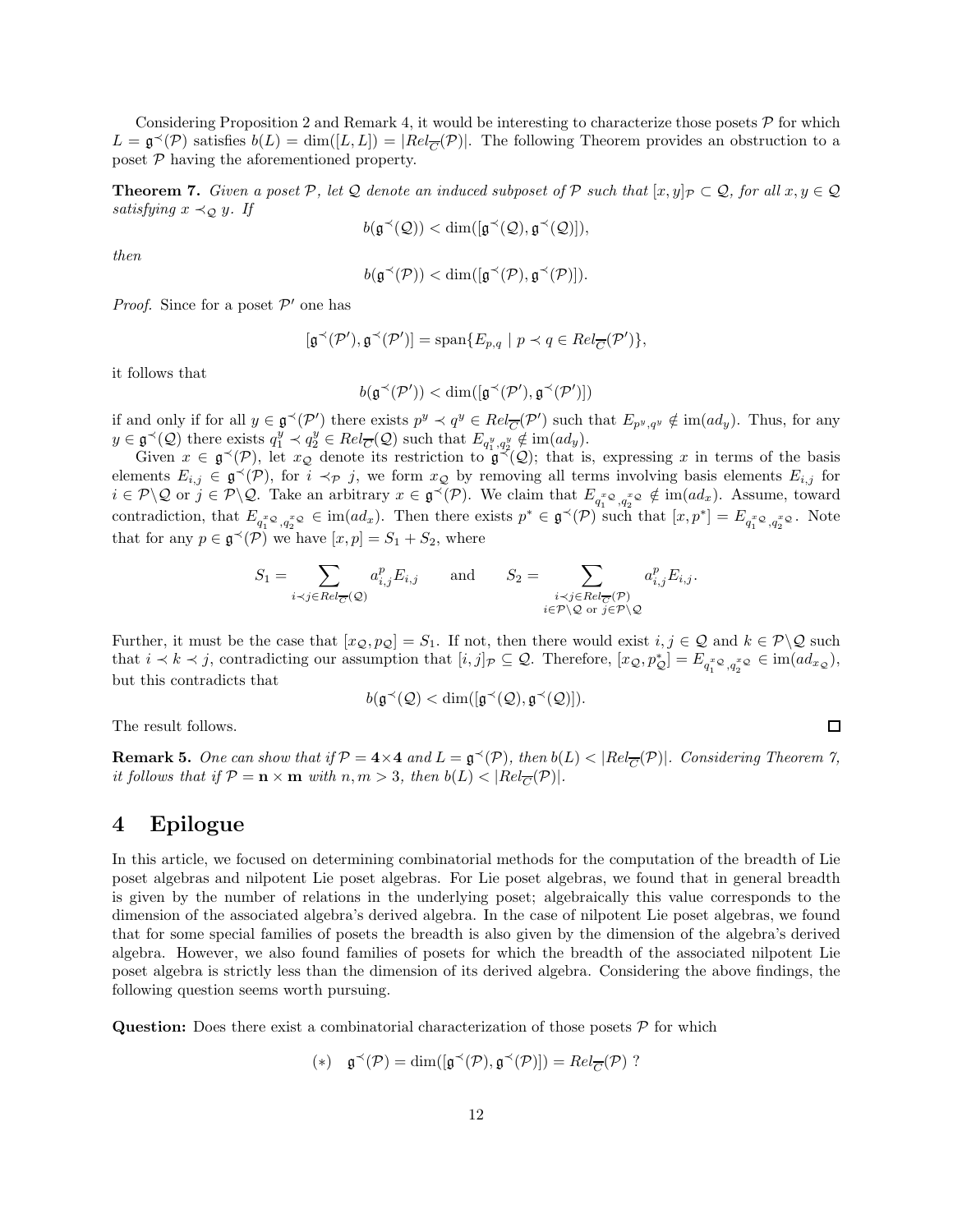Theorem 7 provides an obstruction to posets having Property (∗) and can be used to show that many well-known families posets do not have this property. For example,

- $\mathbf{n} \times \mathbf{m}$ , for  $n, m > 3$ ,
- the positive root poset of type  $A_n$ , for  $n > 6$ ,
- the positive root poset of type  $B_n$  or  $C_n$ , for  $n > 3$ , and
- the positive root poset of type  $D_n$ , for  $n > 4$ ,

On the other hand, data suggests the following conjecture.

**Conjecture 1.** If  $\mathcal{P} = \mathbf{n} \times \mathbf{3}$  or the Boolean lattice  $B_n$ , for  $n \geq 1$ , and  $L = \mathfrak{g}^{\prec}(\mathcal{P})$ , then  $b(L) = \dim([L, L])$ .

Other than focusing on families of posets, one could also consider how Property (∗) behaves under various poset operations. Unfortunately, this is also seemingly wild. For example, recall that the *Cartesian product of two posets*  $(\mathcal{P}, \preceq_{\mathcal{P}})$  *and*  $(Q, \preceq_{\mathcal{Q}})$  is the poset  $(\mathcal{P} \times \mathcal{Q}, \preceq_{\mathcal{P} \times \mathcal{Q}})$  on the set  $\{(p, q) | p \in \mathcal{P}, q \in \mathcal{Q}\}$  such that  $(p,q) \preceq_{\mathcal{P} \times \mathcal{Q}} (p', q')$  if  $p \preceq_{\mathcal{P}} p'$  and  $q \preceq_{\mathcal{Q}} q'$ . Interestingly, one finds that

- the cartesian product of two posets with Property (∗) can have Property (∗). For example, taking the cartesian product of the 3-chain with itself.
- the cartesian product of two posets with Property (∗) can not have Property (∗). For example, taking the cartesian product of the 4-chain with itself.
- using Theorem 7, if one of P or Q does not have Property  $(*)$ , then  $\mathcal{P} \times \mathcal{Q}$  cannot have Property  $(*)$ .

Given two posets  $P$  and  $Q$ , one encounters similar outcomes to that of the Cartesian product with respect to Property (\*) when forming the ordinal sum  $P \oplus Q$ , ordinal product  $P \otimes Q$ , and the poset  $\widehat{P}$  constructed from  $P$  by adjoining a new minimal and maximal element (see [13] for the definitions of these operations). It would seem that the only poset operations which behave nicely with respect to Property (∗) are forming the dual poset and the disjoint sum of a collection of posets. Recall that given posets  $P$  and  $Q$ 

- the *dual* of P, denoted  $\mathcal{P}^*$ , is the poset on P where  $i \leq_{\mathcal{P}^*} j$  if and only if  $j \leq_{\mathcal{P}} i$ , for all  $i, j \in \mathcal{P}$ .
- the *disjoint sum* of P and Q is the poset  $P + Q$  on the disjoint sum of P and Q, where  $s \preceq_{P+Q} t$  if either
	- (i)  $s, t \in \mathcal{P}$  and  $s \prec_{\mathcal{P}} t$ , or
	- (ii)  $s, t \in \mathcal{Q}$  and  $s \preceq_{\mathcal{Q}} t$ .

For these operations it is straightforward to verify that

- $P$  has Property (\*) if and only if  $P^*$  has Property (\*), and
- $P + Q$  has Property (\*) if and only if both P and Q have Property (\*).

The above observations seem to suggest that a combinatorial characterization of Property (∗), if existent, would be very interesting.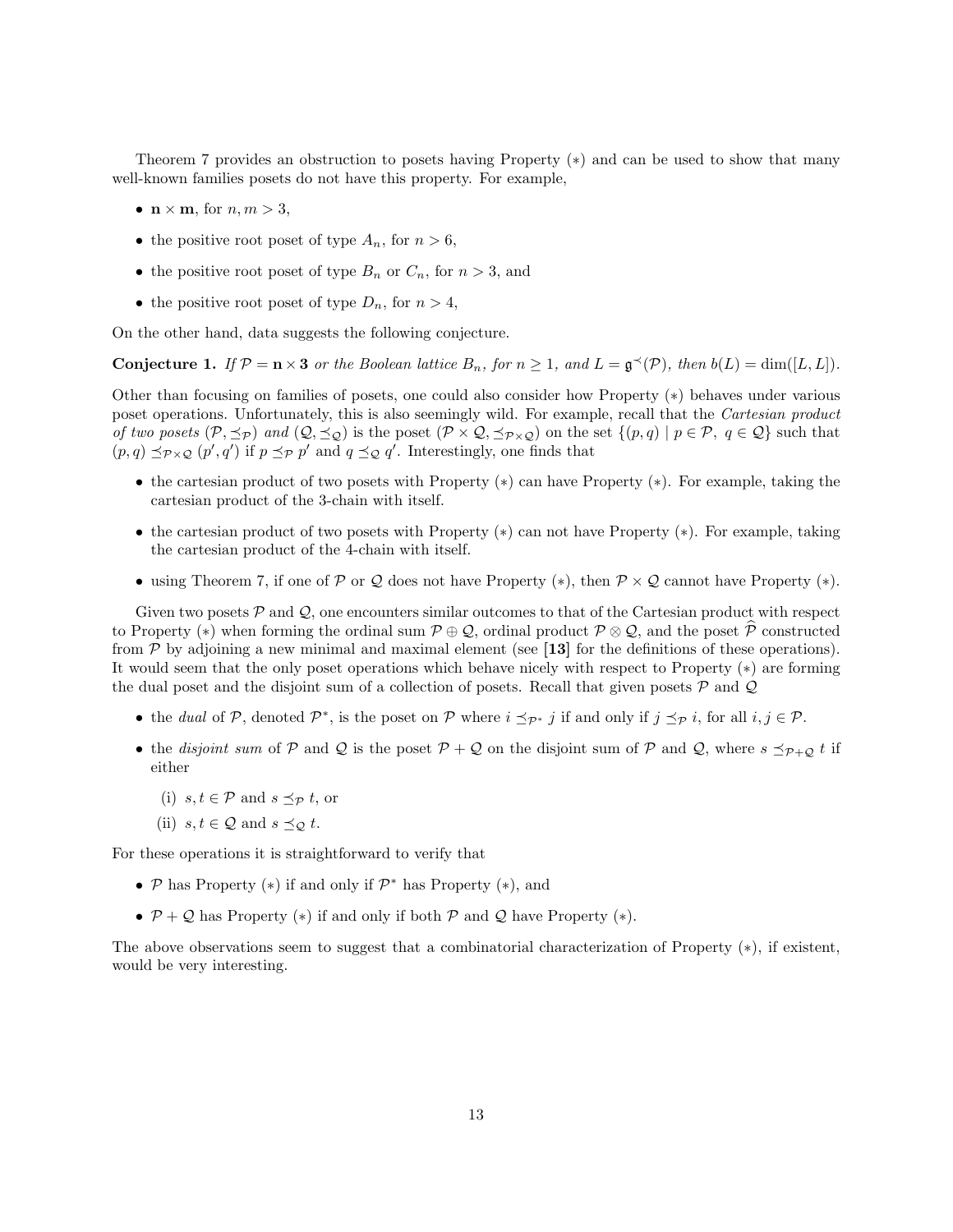# 5 Appendix

In this appendix, we prove parts (b) and (c) of Theorem 2.

**Theorem 2.** (a) If  $P = C_n$  and  $L = \mathfrak{g}^{\prec}(P)$ , then

$$
b(L) = |Rel_{\overline{C}}(\mathcal{P})| = \frac{(n-1)(n-2)}{2}.
$$

(b) If  $\mathcal{P} = 2 \times n$  and  $L = \mathfrak{g}^{\prec}(\mathcal{P})$ , then

$$
b(L) = |Rel_{\overline{C}}(\mathcal{P})| = \frac{(n-1)(3n-4)}{2}.
$$

(c) If  $\mathcal{P} = \mathcal{P} = T_m(n)$  and  $L = \mathfrak{g}^{\prec}(\mathcal{P})$ , then

$$
b(L) = |Rel_{\overline{C}}(\mathcal{P})| = \frac{(n-2)m^{n+1} + (1-n)m^n + m^2}{(m-1)^2}.
$$

We break the proofs of parts (b) and (c) into two lemmas.

**Lemma 1.** For each of the following posets  $P$ , if  $L = \mathfrak{g}^{\prec}(P)$ , then  $b(L) = |Rel_{\overline{C}}(P)|$ .

- (a)  $\mathcal{P} = 2 \times n$
- (b)  $\mathcal{P} = T_m(n)$ .

*Proof.* In both cases, considering Proposition 5(i), to establish the result it suffices to show that

$$
|Rel_{\overline{C}}(\mathcal{P})| \leq b(L).
$$

(a) For  $\mathcal{P} = 2 \times n$ , to show that  $|Rel_{\overline{C}}(\mathcal{P})| \leq b(L)$  we construct  $x \in L$  such that  $E_{p,q} \in \text{im}(ad_x)$ , for all  $p \prec q \in Rel_{\overline{C}}(\mathcal{P})$ . Consider

$$
x = \sum_{i=1}^{n-1} E_{i_1,(i+1)_1} + E_{i_2,(i+1)_2}.
$$

There are 4 groups of elements to consider.

Group 1:  $E_{1_1,p_k}$ , for  $1_1 \prec p_k$ , for  $k = 1, 2$ . If  $1_1 \prec p_k \in Rel_{\overline{C}}(\mathcal{P})$ , then  $1_1 \prec (p-1)_k \prec p_k$  and

$$
[x, -E_{1,(p-1)_k}] = E_{1_1,p_k} \in \text{im}(ad_x).
$$

Group 2:  $E_{1_2,p_2}$ , for  $1_2 \prec p_2$ . If  $1_2 \prec p_2 \in Rel_{\overline{C}}(\mathcal{P})$ , then  $1_2 \prec (p-1)_2 \prec p_2$  and

$$
[x, -E_{1_2,(p-1)_2}] = E_{1_2,p_2} \in \text{im}(ad_x).
$$

Group 3:  $E_{p_1,q_k}$ , for  $p_1 \prec q_k$  where  $k = 1, 2$  and  $p \neq 1$ . If  $p_1 \prec q_k \in Rel_{\overline{C}}(\mathcal{P})$ , then  $p_1 \prec (q-1)_k \prec q_k$  and

$$
\left[x, -\sum_{i=0}^{p-1} E_{(p-i)1, (q-1-i)_{k}}\right] = \sum_{i=0}^{p-1} E_{(p-i)1, (q-i)_{k}} - \sum_{i=0}^{p-2} E_{(p-1-i)1, (q-1-i)_{k}} = E_{p1, q_k} \in \text{im}(ad_x).
$$

Group 4:  $E_{p_2,q_2}$ , for  $p_2 \prec q_2$  where  $p \neq 1$ . If  $p_2 \prec q_2 \in Rel_{\overline{C}}(\mathcal{P})$ , then  $p_2 \prec (q-1)_2 \prec q_2$  and

$$
\left[x, -\sum_{i=0}^{p-1} E_{(p-i)_2, (q-1-i)_2}\right] = \sum_{i=0}^{p-1} E_{(p-i)_2, (q-i)_2} - \sum_{i=0}^{p-2} E_{(p-1-i)_2, (q-1-i)_2} = E_{p_2, q_2} \in \text{im}(ad_x).
$$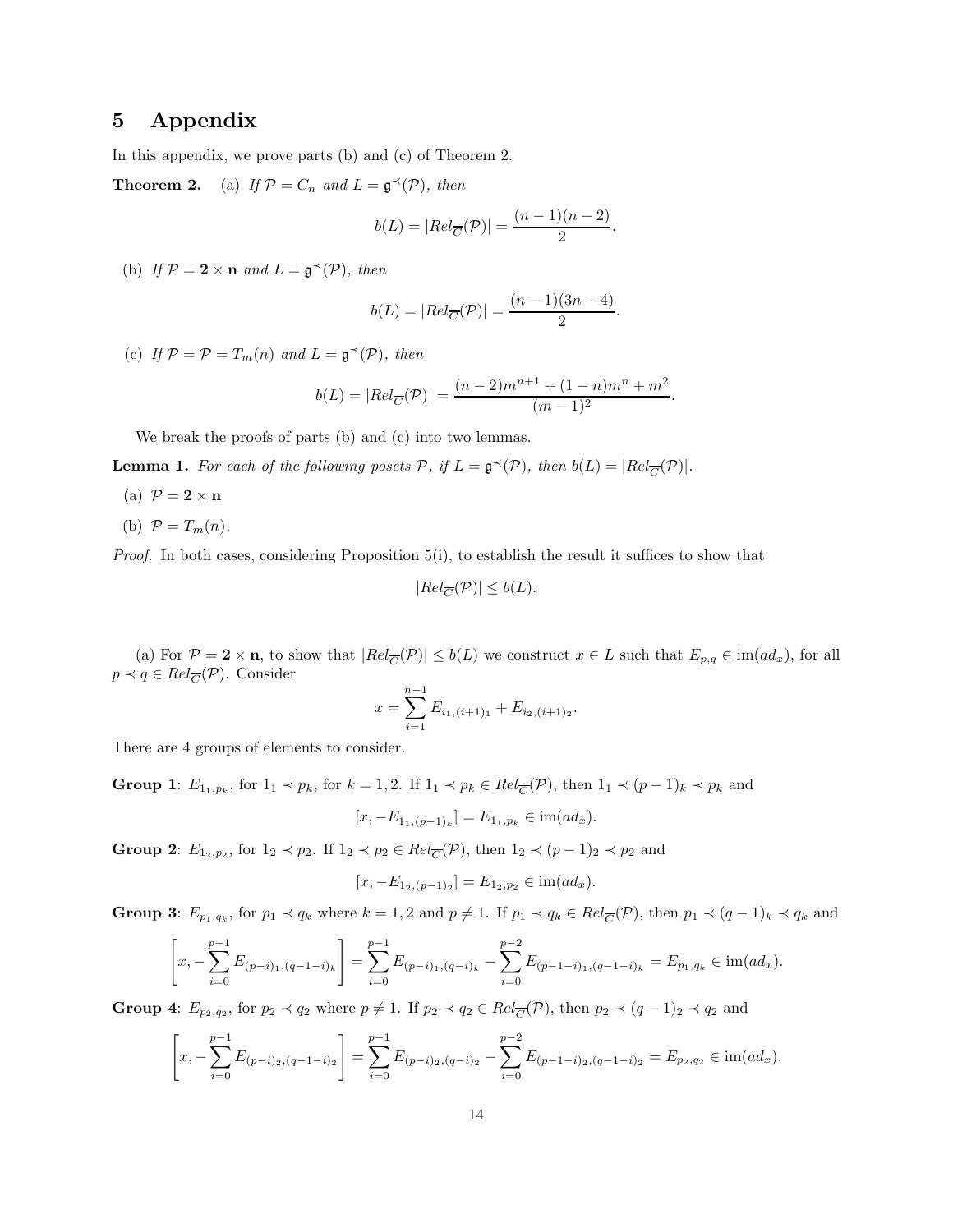Thus,

$$
im(ad_x) \supset \{E_{p,q} \mid p \prec q \in Rel_{\overline{C}}(\mathcal{P})\}
$$

so that

$$
|Rel_{\overline{C}}(\mathcal{P})| = \dim(\text{span}\{E_{p,q} \mid p \prec q \in Rel_{\overline{C}}(\mathcal{P})\}) \leq \text{rank}(ad_x) \leq b(L).
$$

It follows that  $b(L) = |Rel_{\overline{C}}(\mathcal{P})|$ .

(b) For  $P = T_m(n)$ , evidently the result holds for  $n = 1, 2$ . For  $n > 2$ , to show that  $|Rel_{\overline{C}}(P)| \leq b(L)$  we construct  $x \in L$  such that  $E_{p,q} \in \text{im}(ad_x)$ , for all  $p \prec q \in Rel_{\overline{C}}(\mathcal{P})$ . Consider

$$
x = \sum_{k=1}^{n-1} \sum_{i=1}^{m^{k-1}} \sum_{j=0}^{m-1} E_{i_k, (mi-j)_{k+1}}.
$$

Note that  $x = \sum E_{p,q}$ , where the sum is over all covering relations  $p \prec q$  in P. Also note that

$$
\{p \prec q \mid p \prec q \in Rel_{\overline{C}}(\mathcal{P})\} = \{i_k \prec j_l \mid l-k > 1 \text{ and } m^{l-k}(i-1) + 1 \le j \le m^{l-k}i\}.
$$

We will show that  $E_{p,q} \in \text{im}(ad_x)$ , for all  $p \prec q \in Rel_{\overline{C}}(\mathcal{P})$ , in  $n-2$  steps.

**Step 0**:  $i_k \prec j_n$ . If  $i_k \prec j_n \in Rel_{\overline{C}}(\mathcal{P})$ , then there exists  $0 \leq l \leq m-1$  such that  $i_k \prec (mi-l)_{k+1} \prec j_n$  and

$$
[x, E_{(mi-l)_{k+1},j_n}] = E_{i_k,j_n} \in \text{im}(ad_x).
$$

**Step d:**  $i_k \prec j_{n-d}$ . If  $i_k \prec j_{n-d} \in Rel_{\overline{C}}(\mathcal{P})$ , then there exists  $0 \leq l \leq m-1$  such that  $i_k \prec (mi-l)_{k+1} \prec j_{n-d}$ and

$$
[x, E_{(mi-l)_{k+1}, j_{n-d}}] = E_{i_k, j_{n-d}} - \sum_{t=0}^{m-1} E_{(mi-l)_{k+1}, (mj-t)_{n-d+1}} \in \text{im}(ad_x).
$$

As a consequence of **Step d** - 1 we may conclude that  $\sum_{t=0}^{m-1} E_{(mi-l)_{k+1},(mj-l)_{n-d+1}} \in \text{im}(ad_x)$ . So,  $E_{i_k,j_{n-d}} \in \text{im}(ad_x).$ 

Thus,

$$
im(ad_x) \supset \{E_{p,q} \mid p \prec q \in Rel_{\overline{C}}(\mathcal{P})\}
$$

so that

$$
|Rel_{\overline{C}}(\mathcal{P})| = \dim(\text{span}\{E_{p,q} \mid p \prec q \in Rel_{\overline{C}}(\mathcal{P})\}) \leq \text{rank}(ad_x) \leq b(L).
$$

It follows that  $b(L) = |Rel_{\overline{C}}(\mathcal{P})|$ .

**Lemma 2.** (a) *If*  $\mathcal{P} = 2 \times n$ *, then* 

$$
|Rel_{\overline{C}}(\mathcal{P})| = \frac{(n-1)(3n-4)}{2}.
$$

(b) If  $\mathcal{P} = T_m(n)$ , then

$$
|Rel_{\overline{C}}(\mathcal{P})| = \frac{(n-2)m^{n+1} + (1-n)m^n + m^2}{(m-1)^2}.
$$

*Proof.* (a) By induction. Let  $\mathcal{P}_n = 2 \times n$  and

$$
f(n) = |Rel_{\overline{C}}(\mathcal{P}_n)|.
$$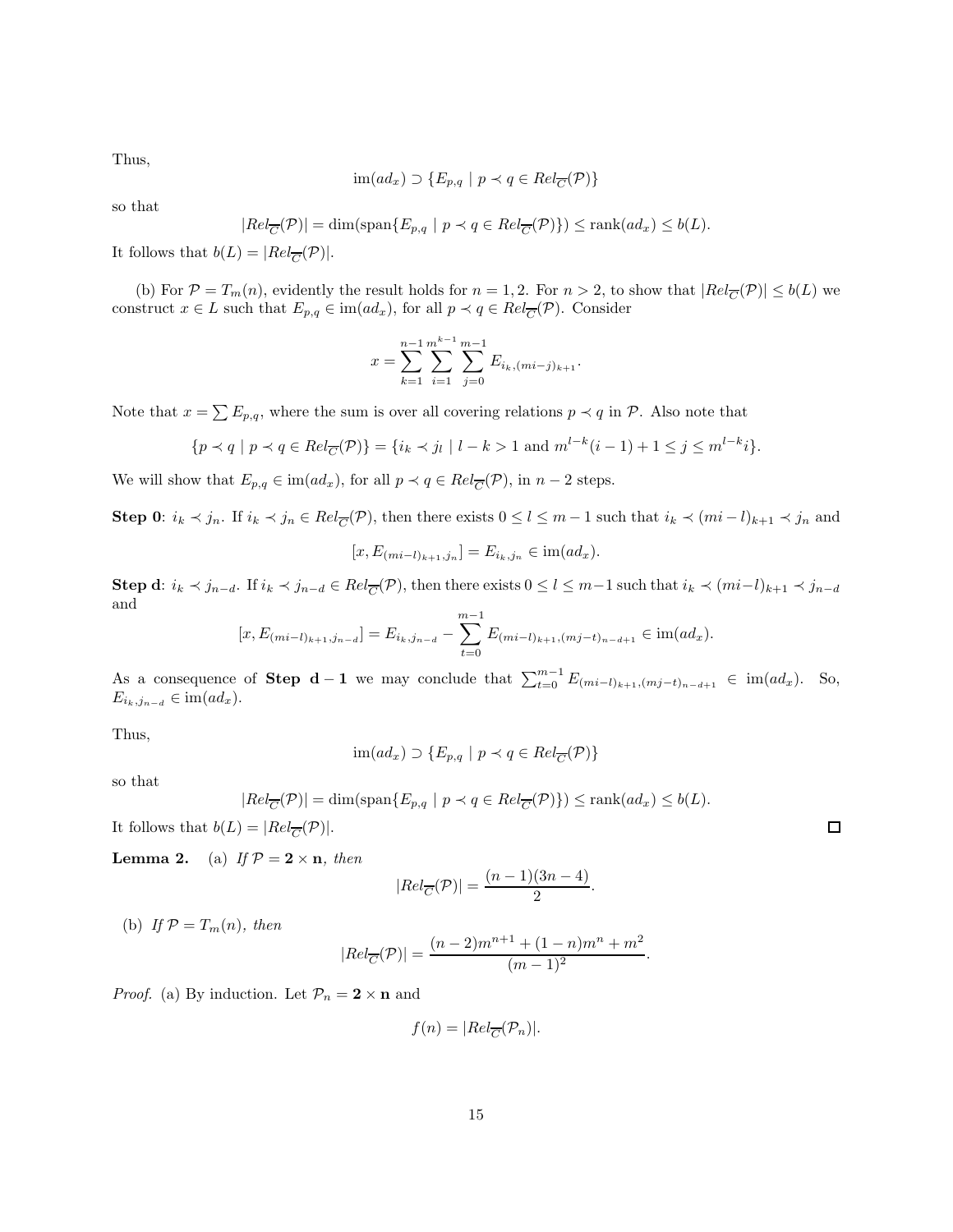For  $n = 1$ , direct computation shows that  $f(1) = 0$ . Assume the result holds for  $1 \leq n - 1$ . Note that one can form  $\mathcal{P}_n$  from  $\mathcal{P}_{n-1}$  by adjoining a new maximal element  $n_2$  satisfying  $(n-1)_2 \prec n_2$  as well as a new element  $n_1$  satisfying  $(n - 1)_1 \prec n_1 \prec n_2$ . Thus,

$$
f(n) = f(n-1) + |Rel_{\overline{C}}(\mathcal{P}_n, n_2)| + |Rel_{\overline{C}}(\mathcal{P}_n, n_1)|,
$$

where

$$
|Rel_{\overline{C}}(\mathcal{P}_n, n_2)| = |\{j_1 \prec n_2 \mid 1 \le j \le n-1\} \cup \{j_2 \prec n_2 \mid 1 \le j \le n-2\}| = 2n-3
$$

and

$$
|Rel_{\overline{C}}(\mathcal{P}_n, n_1)| = |\{j_1 \prec n_2 \mid 1 \le j \le n-2\}| = n-2;
$$

that is,

$$
f(n) = \frac{(n-2)(3n-7)}{2} + 2n - 3 + n - 2 = \frac{(n-1)(3n-4)}{2}.
$$

The result follows.

(b) Let 
$$
\mathcal{P}_n = T_m(n)
$$
,

$$
f_1(n) = |Rel_{\overline{C}}(\mathcal{P}_n)|,
$$

and

$$
f_2(n) = \frac{(n-2)m^{n+1} + (1-n)m^n + m^2}{(m-1)^2}
$$

.

.

By definition we have that  $f_1(1) = f_1(2) = 0$ ,

$$
f_2(1) = \frac{(1-2)m^{1+1} + (1-1)m^1 + m^2}{(m-1)^2} = \frac{(-1)m^2 + (0)m + m^2}{(m-1)^2} = \frac{-m^2 + m^2}{(m-1)^2} = \frac{0}{(m-1)^2} = 0,
$$

and

$$
f_2(2) = \frac{(2-2)m^{2+1} + (1-2)m^2 + m^2}{(m-1)^2} = \frac{(0)m^3 + (-1)m^2 + m^2}{(m-1)^2} = \frac{-m^2 + m^2}{(m-1)^2} = \frac{0}{(m-1)^2} = 0.
$$

Thus,  $f_1(n) = f_2(n)$ , for  $n = 1, 2$ . For  $n > 2$ , note that the induced poset defined by  $\mathcal{P}_n \setminus \{1_1\}$  is the disjoint sum of m copies of  $\mathcal{P}_{n-1}$ . Consequently,

$$
f_1(n)=m f_1(n-1)+|Rel_{\overline{C}}(\mathcal{P}_n,1_1)|,
$$

where

$$
|Rel_{\overline{C}}(\mathcal{P}_n, 1_1)| = |\{1_1 \prec i_k \mid 2 < k \le n, 1 \le i \le m^{k-1}\}| = \sum_{k=2}^{n-1} m^k = m^2 \left(\frac{m^{n-2} - 1}{m - 1}\right);
$$

that is,

$$
f_1(n) = mf_1(n-1) + m^2 \left(\frac{m^{n-2} - 1}{m-1}\right)
$$

Now, note that

$$
mf_2(n-1) + m^2 \left(\frac{m^{n-2}-1}{m-1}\right) = m \left(\frac{(n-3)m^n + (2-n)m^{n-1} + m^2}{(m-1)^2}\right) + m^2 \left(\frac{m^{n-2}-1}{m-1}\right)
$$

$$
= \frac{(n-3)m^{n+1} + (2-n)m^n + m^3}{(m-1)^2} + \frac{m^n - m^2}{m-1}
$$

$$
= \frac{(n-3)m^{n+1} + (2-n)m^n + m^3}{(m-1)^2} + \frac{m^{n+1} - m^n - m^3 + m^2}{(m-1)^2}
$$

$$
= \frac{(n-2)m^{n+1} + (1-n)m^n + m^2}{(m-1)^2} = f_2(n).
$$

Therefore, since  $f_1(n)$  and  $f_2(n)$  satisfy the same initial conditions and recursive relation, they are equal.  $\Box$ 

Combining the results of Lemmas 1 and 2 establishes the remaining cases of Theorem 2.